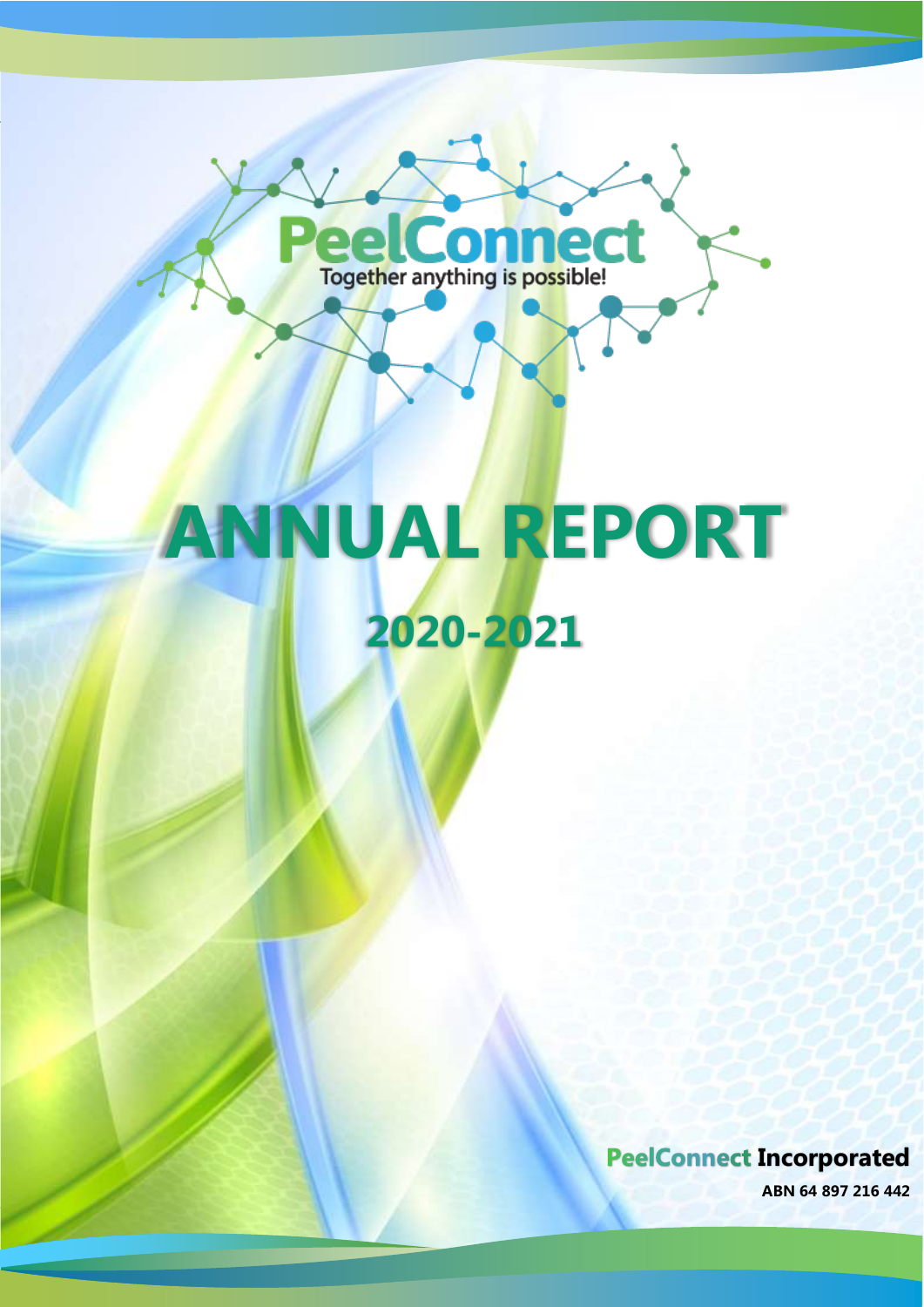

# About the association

\_\_\_\_\_\_\_\_\_\_\_\_\_\_\_\_\_\_\_\_\_\_\_\_\_\_\_\_\_\_\_\_\_\_\_\_\_\_\_\_\_\_\_\_\_\_\_

\_\_\_\_\_\_\_\_\_\_\_\_\_\_\_\_\_\_\_\_\_\_\_\_\_\_\_\_\_\_\_\_\_\_\_\_\_\_\_\_\_\_\_\_\_\_\_

## **Our work in the Peel Region**

PeelConnect Incorporated (PCI) stand with the homeless. We work and contribute to overcome accommodation issues and co-morbid factors of mental health, drug, and alcohol issues.

We stand in solidarity with our people who experience, or are vulnerable to, persistent disadvantage, and are thereby deprived of participating and contributing to the socioeconomics of our community.

We pursue systemic change, to ensure that people who experience, or are at risk of falling into disadvantage or exclusion, enjoy economic security and social inclusion. This means changing our service design and delivery so that people can access:

- Income for basic needs
- Education, training, and support to attain decent work.
- Care and independence support.

### **Our values**

- We are fierce advocates for justice.
- We act with compassion and integrity.
- We are innovative and always learning.
- We are accountable, collaborative, respectful and inclusive.

These values guide our behaviour and work practices, and they influence how we interact with government agencies, not-for-profit groups, local charities, relief agencies, crisis care organisations, emergency food and financial services, agencies for children, youth and families, outreach services, foster care agencies, in-home services, program participants, *volunteers*, the homeless and the broader community.

## **Our constitutional objects**

- Provide *mentoring, advocacy*, and *counselling* for the disadvantaged, to relieve distress, illness, poverty, and helplessness and improve quality of life.
- Strive to improve accommodation access.
- Support *volunteer night carers* to provide basic social contact and emergency relief to the homeless.
- Collaborate with individuals and agencies to foster and nurture more effective community relationships for all in need.
- Operate as not-for-profit association and everything incidental to achieve the association's objects, with processes of continual planning and service adaptation to meet client needs.

## **Our strategic objectives**

Our resources, volunteers, partnerships, and finances are currently focused on four outcomes. The strategic objectives that each link to an outcome, articulate our choices about how we pursue these outcomes.

- 1. Services that build inclusive communities.
- 2. Homeless accommodation and support.
- 3. Advocating people experiencing poverty and disadvantage.
- 4. An inclusive, effective, efficient, and agile organisation that focus on continually improved community collaboration, mental wellbeing, and assistance with substance dependence.

Contact: [admin@peelconnect.com.au](mailto:admin@peelconnect.com.au)

## **PCI MC** \_\_\_\_\_\_\_\_\_\_\_\_\_\_\_\_\_\_\_\_\_\_\_\_\_\_\_\_\_\_\_\_\_\_\_\_\_\_\_\_\_\_\_\_\_\_\_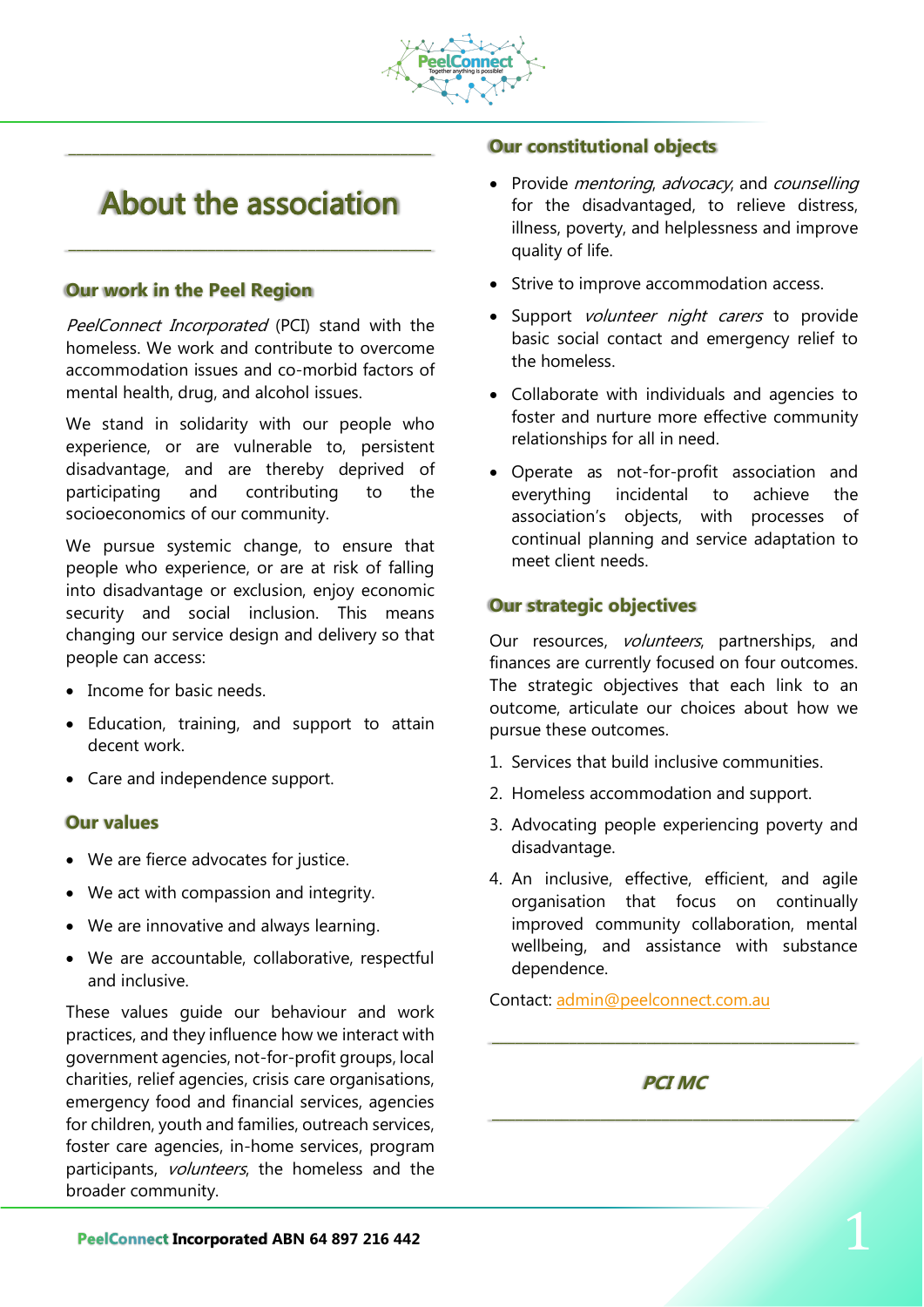

# A word from our *chair*

\_\_\_\_\_\_\_\_\_\_\_\_\_\_\_\_\_\_\_\_\_\_\_\_\_\_\_\_\_\_\_\_\_\_\_\_\_\_\_\_\_\_\_\_\_\_\_

\_\_\_\_\_\_\_\_\_\_\_\_\_\_\_\_\_\_\_\_\_\_\_\_\_\_\_\_\_\_\_\_\_\_\_\_\_\_\_\_\_\_\_\_\_\_\_

2020 ended with *PCI* gaining recognition through three awards, Peel Volunteer Award, Australia Day Individual Volunteer Award, and the Group Community Service Award.

To top it off, my local community put me up for the Synergy Local Hero Award and I received a Christmas lights makeover for my house and a bit more. Congratulations to all our *volunteers* on gaining that recognition.

On the Management Committee (MC) front, our secretary announced his resignation due to personal health issues and study obligations but remains in the role until a suitable replacement is sourced or an alternative arrangement is determined.

Our *treasurer* has been working hard to balance personal commitments that include being a home mother with a FIFO partner, running her own financial services business, and relocating to a property further away from *Mandurah*, all whilst managing our finances and accounts.

Our *founder, Reg Lambert*, was taken into care at the *Burt England Lodge* in *Rockingham*. He remains passionate about homelessness and associated issues. His health wavers but he is always happy to see us when we visit, and he listens to our progress reports.

His encouragement remains the same: "Keep on going and don't give up". He always prays that the *Lord* will bless us.

We facilitated a fund to assist his family with his care and received an overwhelming response from our community for which we are extremely thankful.

Due to COVID-19, our Work Projects Program (ReWRX) had to close its workshop and our Work Projects coordinator continued to pursue options and opportunities. She was unable to procure Lotterywest funding for workshop equipment due to contractual constraints but continued efforts towards establishing the ReWRX Program.

We received a very generous donation for a work vehicle and subsequently await delivery of a new lease vehicle as soon as it arrives in Australia. We are most humbled and thankful for this wonderful contribution.

After years of work, the Mandurah Homelessness and Street Present Strategy 2021-2023 was launched in May. The nine agencies that formed the core group to develop this are Anglicare WA, Calvary Youth Services, City of Mandurah, Mandurah Street Chaplains, Passages, PCI, Peel Youth Services, Red Cross, and West Aus Crisis. The opportunity to work collaboratively produced great results.

Mandurah was selected for the Common Ground Facility and fifty places will be made available for those needing shelter and support. There are prospects of another low-cost accommodation facility soon.

Whilst our proposal for the Assertive Outreach Program was unsuccessful, the MACS coordinator and her team will be working closely with St Pats and RUAH as they develop this service. We also continue work on the Zero Project, Housing First and the By-Name List. These will produce and strengthen positive outcomes for the vulnerable in our community.

I continued to represent PCI at the Community Gateway, Community Link, Communi-Tea, Church Unite and Peel Chamber of Commerce and Industry events. Collaboration gains us strength and recognition and it is well worth doing. This is also demonstrated with our Mandurah agencies.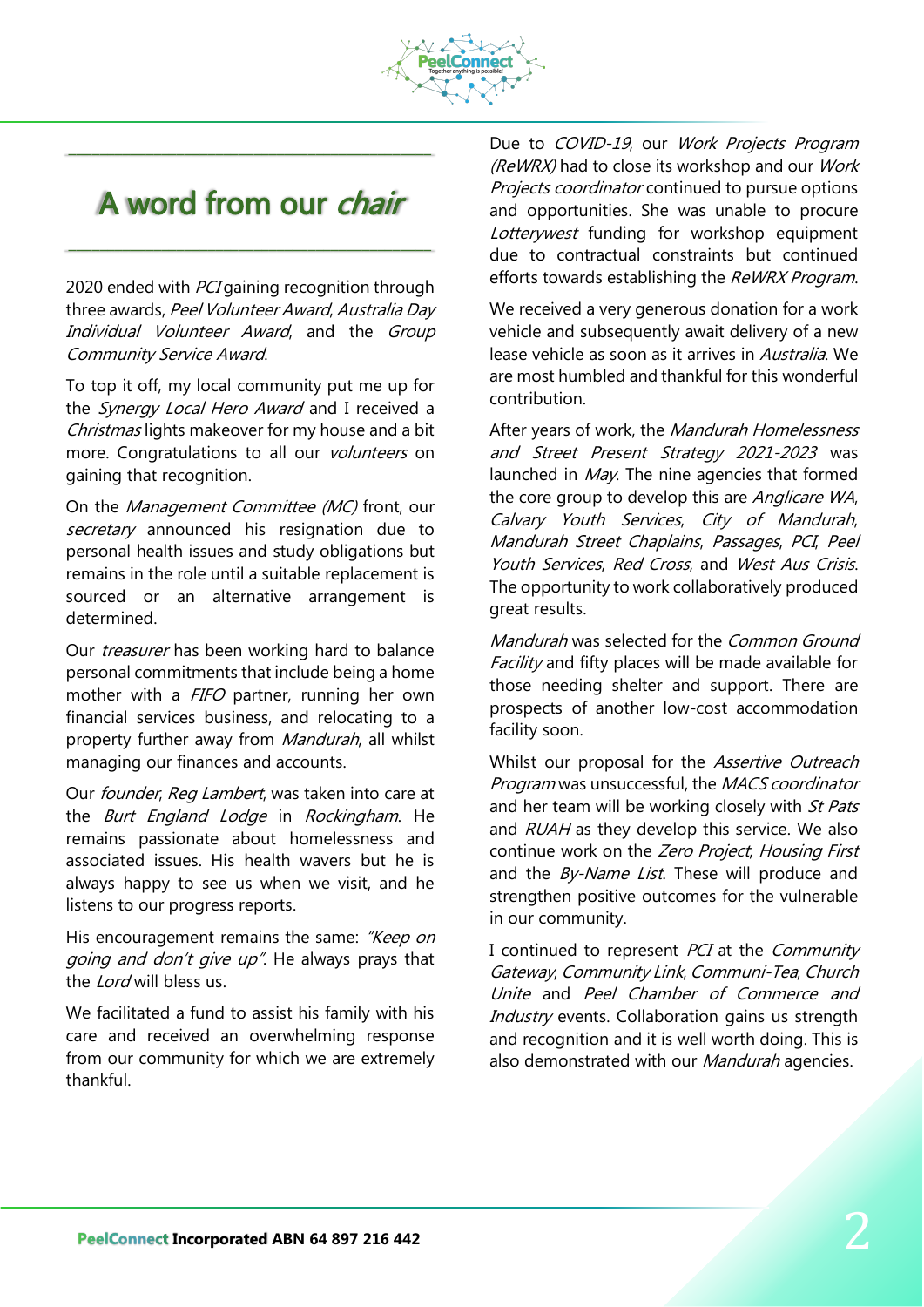

Our *PCI* programs are not possible without our valued volunteers, from the MC, MACS, Night Carers and ReWRX, to the gardeners and everyone else who permanently or temporarily form part of our *PCI* family. It is all achieved by volunteers.

You can all be very proud of what has been achieved and what will be achieved in the future. You are all setting the example, and a base from which it will all happen.

Thank you one and all, and as Req says: "Please don't give up".

Contact: [admin@peelconnect.com.au](mailto:admin@peelconnect.com.au)

**Chair**

\_\_\_\_\_\_\_\_\_\_\_\_\_\_\_\_\_\_\_\_\_\_\_\_\_\_\_\_\_\_\_\_\_\_\_\_\_\_\_\_\_\_\_\_\_\_\_

\_\_\_\_\_\_\_\_\_\_\_\_\_\_\_\_\_\_\_\_\_\_\_\_\_\_\_\_\_\_\_\_\_\_\_\_\_\_\_\_\_\_\_\_\_\_\_

# A word from our *treasurer*

\_\_\_\_\_\_\_\_\_\_\_\_\_\_\_\_\_\_\_\_\_\_\_\_\_\_\_\_\_\_\_\_\_\_\_\_\_\_\_\_\_\_\_\_\_\_\_

\_\_\_\_\_\_\_\_\_\_\_\_\_\_\_\_\_\_\_\_\_\_\_\_\_\_\_\_\_\_\_\_\_\_\_\_\_\_\_\_\_\_\_\_\_\_\_

The surplus for the 2020-2021 financial year of \$21,115 reflects the continued support of our generous donors, sponsors, and grant funding providers, as well as the countless hours of volunteering service provided by our members and supporters. Our net cash position of \$46,758 includes *Income in Advance*, which comprises unspent grant funds on 30 June 2021, of \$18,513.80. These funds are committed to current programs and expenditure including a vehicle lease that will reflect in next year's financial statements.

The accounting system was converted midway through the year to upgrade our reporting capabilities. Due to the conversion and the necessary reorganisation of the chart of accounts it is not possible to provide a breakdown of the financial information by programs for this year.

The focus was on better reporting of the spent and unspent grant funds so that the PCIMC could be provided with up-to-date figures reflecting what funds were available to be utilised and what funds were earmarked to be spent as per the conditions of each grant. From 1 July 2021 we can track the income and expenses for each program as well as for each grant.

In addition to grants received during the year, we received a very generous donation of \$10,000 to fund a vehicle. PCI was successful in securing a one-year lease through Smart Fleet and will take delivery of the vehicle on the 29 November 2021.

Moroney & Associates have generously agreed to review our financial records at half the cost, and their review concluded that there was no material misstatement of *Income or Expenses*, and that the financial statements reflect a true and fair position of our organisation.

It has been a great honour to take on the role of treasurer this year and I am in awe of the incredible passion and countless hours that the dedicated volunteers bring to PCI.

Contact: [accounts@peelconnect.com.au](mailto:accounts@peelconnect.com.au)

**Treasurer**

\_\_\_\_\_\_\_\_\_\_\_\_\_\_\_\_\_\_\_\_\_\_\_\_\_\_\_\_\_\_\_\_\_\_\_\_\_\_\_\_\_\_\_\_\_\_\_

\_\_\_\_\_\_\_\_\_\_\_\_\_\_\_\_\_\_\_\_\_\_\_\_\_\_\_\_\_\_\_\_\_\_\_\_\_\_\_\_\_\_\_\_\_\_\_

\_\_\_\_\_\_\_\_\_\_\_\_\_\_\_\_\_\_\_\_\_\_\_\_\_\_\_\_\_\_\_\_\_\_\_\_\_\_\_\_\_\_\_\_\_\_\_

# A word from MACS

\_\_\_\_\_\_\_\_\_\_\_\_\_\_\_\_\_\_\_\_\_\_\_\_\_\_\_\_\_\_\_\_\_\_\_\_\_\_\_\_\_\_\_\_\_\_\_

## **Mentoring, Advocacy, Counselling and Support (MACS) Program**

MACS continues to open two days each week. providing *mentoring* to those experiencing homelessness, and a fee-free counselling service to those limited by finances and long wait times.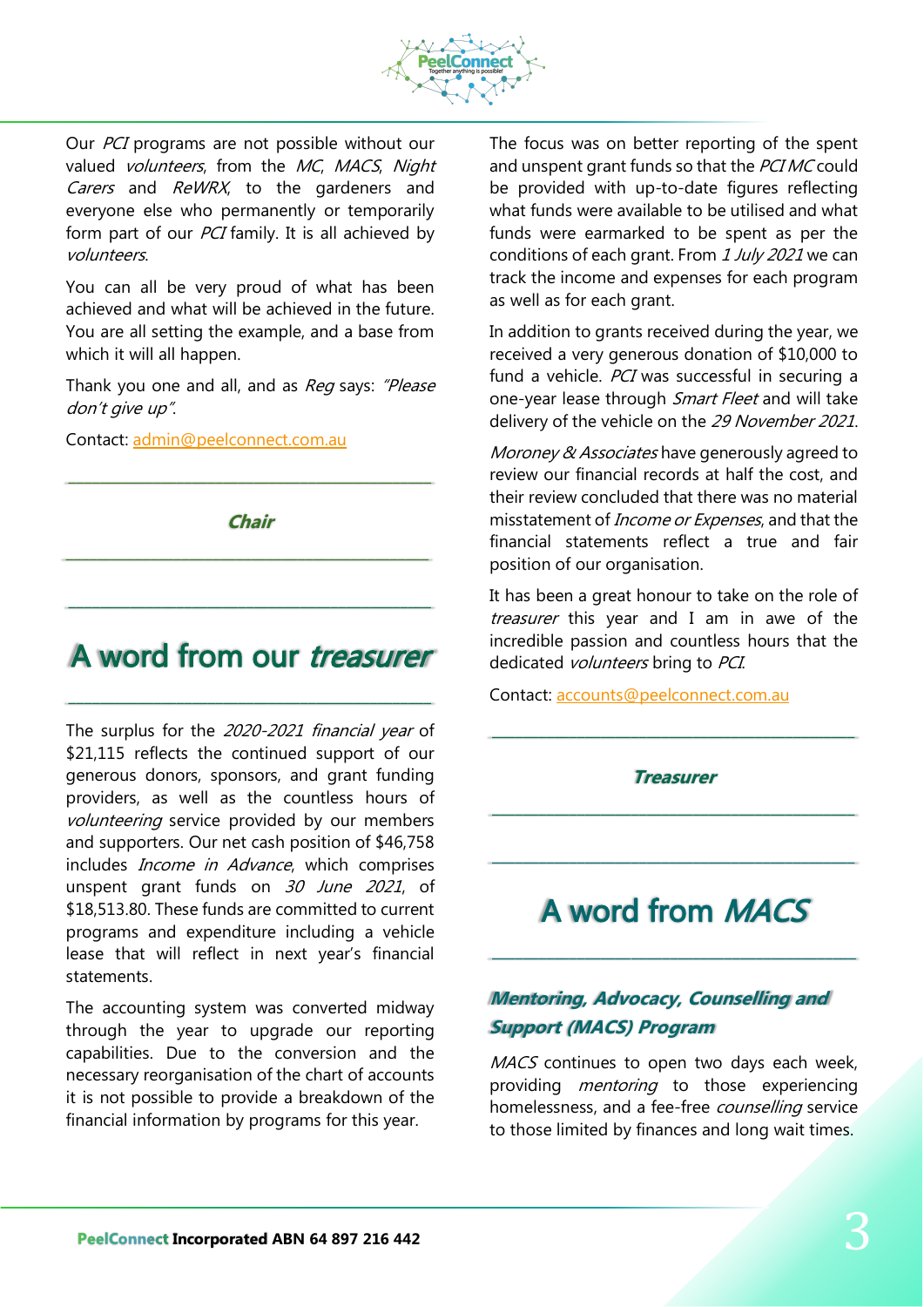

MACS counsellors and mentors work with disadvantaged people to relieve distress, illness, homelessness, poverty, and helplessness, and to improve quality of life. This daytime service interlinks with the work of our *Night Carers*, who may provide referral or discussion of where MACS would be beneficial.

With another three *volunteer* trainings in the last year, MACS has grown to a team of twenty active volunteers, with dedicated mentors, counsellors, reception staff, and our MACS coordinator. Many of the team also function across dual roles, providing flexibility for the people we serve.

Sadly, one of our *mentors* recently passed away, after resigning due to poor health. Sharon McKell had become a part of the MACS family and leaves behind a grieving team who miss her presence.

### **Counselling**

The MACS fee-free counselling service took 702 bookings over the 2020-2021 period. Despite still only opening for two days a week, this was an increase from the previous year with 440.

Our team of qualified counsellors are members of the Australian Counselling Association and are supported through individual and group clinical supervision. Additionally, they are encouraged to undertake ongoing professional development, some of which is provided by PCI.

Our clients receiving *counselling*, present with various issues, with the top four reported concerns being depression, anxiety, then relationship and family. Most counselling sessions are face-to-face sessions facilitated at the *MACS* offices; however, we also provide sessions via phone and Skype, and through outreach to client homes or other agreed venues.

Some feedback from our counselling clients includes:

### **"I feel more positive about my wellbeing,"**

**JC**

**"I'm more aware of my boundaries with friends, happier within myself, smiling and laughing, and feel more accepting of myself and others. My personality is coming out,"**

**KP**

**"I've made changes to my lifestyle as I recognise my needs and understand my thoughts,"**

**KG**

**"I feel happier and more self-aware, noticing if something is wrong,"**

**MC**

**Changes I've experienced include liking myself, being more open and happier,"**

### **MH**

**"I'm experiencing less panic and more able to cope. It has brought back all the cognitive strategies that I've developed over the years,"**

**JK**

### **Mentoring**

Mentoring clients report that after housing, health issues and uncertainty were the most listed concerns. These were followed by alcohol, sleep, and financial worries.

The significant *support* provided by the mentoring team include, amongst many others:

- Outreach services, visiting the Peel Community Kitchen, and walking around Mandurah City centre to engage with people experiencing homelessness and developing trusting relationships. During 2020-2021 mentors engaged over 702 people in this manner, with thirty-six of these relationships leading to mentoring partnerships to work on various issues.
- Supporting four people into secure housing over the last year.
- Responding effectively to situations of potential suicide.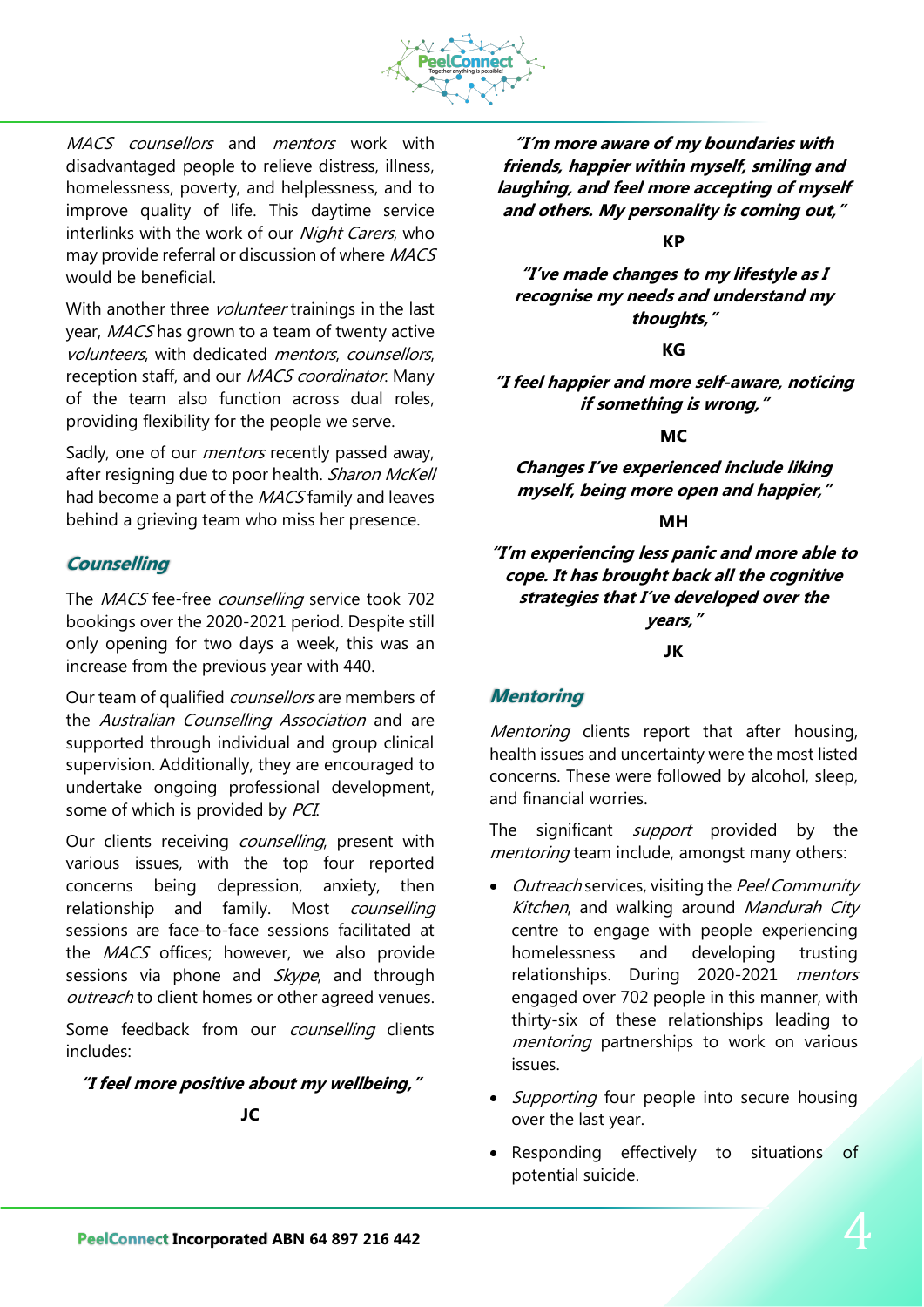

- Providing intensive in-house and outreach support to clients experiencing severe mental health concerns.
- Form filling for housing, disability support payments and NDIS.
- Support to gain adequate ID.
- Research, sourcing, and accompaniment to house inspections for private rentals.
- Transport and accompaniment for medical appointments.
- Follow up phone calls and home visits.
- House and yard cleaning.
- Preparation for garage sale.
- Letters of support for housing and court.
- Support at court hearings.
- Packing and assistance in moving house.
- Sourcing donations of household goods.
- Accepting household items for a client trapped in *Queensland* due to *COVID-19*.
- Provision of a letter box address to receive mail, and distribution of mail.
- Provision of supplies such as snacks, emergency food, clothing, footwear, hot drinks, blankets, heat packs, rain ponchos, hand sanitiser, feminine hygiene products, torches, food packs, and mobile phones.

Typical of the response from clients, the following testimonials demonstrate appreciation for the support provided by MACS mentors.

**"I approached PeelConnect with what had become a network of unsolvable problems to me. What I found was quite simply an Amazing Team of truly dedicated people, real people that banded together to help clear the fog and cut the red tape so my problems would fade into workable solutions. My utmost respect, thanks and best wishes go to the team at MACS for being my amazing angels of mercy. Bless you all,"**

**DB 16/02/21**

**"I was recently a client, and still consider myself one through the continuous support from MACS. I was homeless and living in a tent. I attended hospital at least 6 times for suicide before finding myself sitting in a park wondering what I was going to do in life or even if I wanted to continue my struggles when some ladies from MACS found me and offered me blankets, food and coffee. They informed me about counselling, and I turned to them very quickly. Through their help and guidance, I was accepted into a rehabilitation centre, and 3 months later I'm housed, and full time employed. I am grateful for all their support, going above and beyond what I believe their process is, and am most thankful for their great service. Thank you,"**

### **DJB 30/09/21**

## **Art Drop-In**

Rose Cull, a MACS volunteer and MC member, facilitated an art activity that was provided at the Anglican Community Centre for people experiencing homelessness and disadvantage.

Participants were offered activities that included t-shirt painting, watercolour painting, drawing, colouring in, and collaging. The atmosphere in the building was relaxed and joyful and it is hoped that this will become a regular event with funding needed to support the project.

### **Referrals**

In addition to referrals from the PCI website and Facebook page, local police, community engagement and word of mouth, clients are referred to our service for counselling and mentoring support from:

- Anglicare WA.
- APM.
- Attain Health and Wellness Centre.
- AtWork Australia.
- Centrelink.
- City of Mandurah.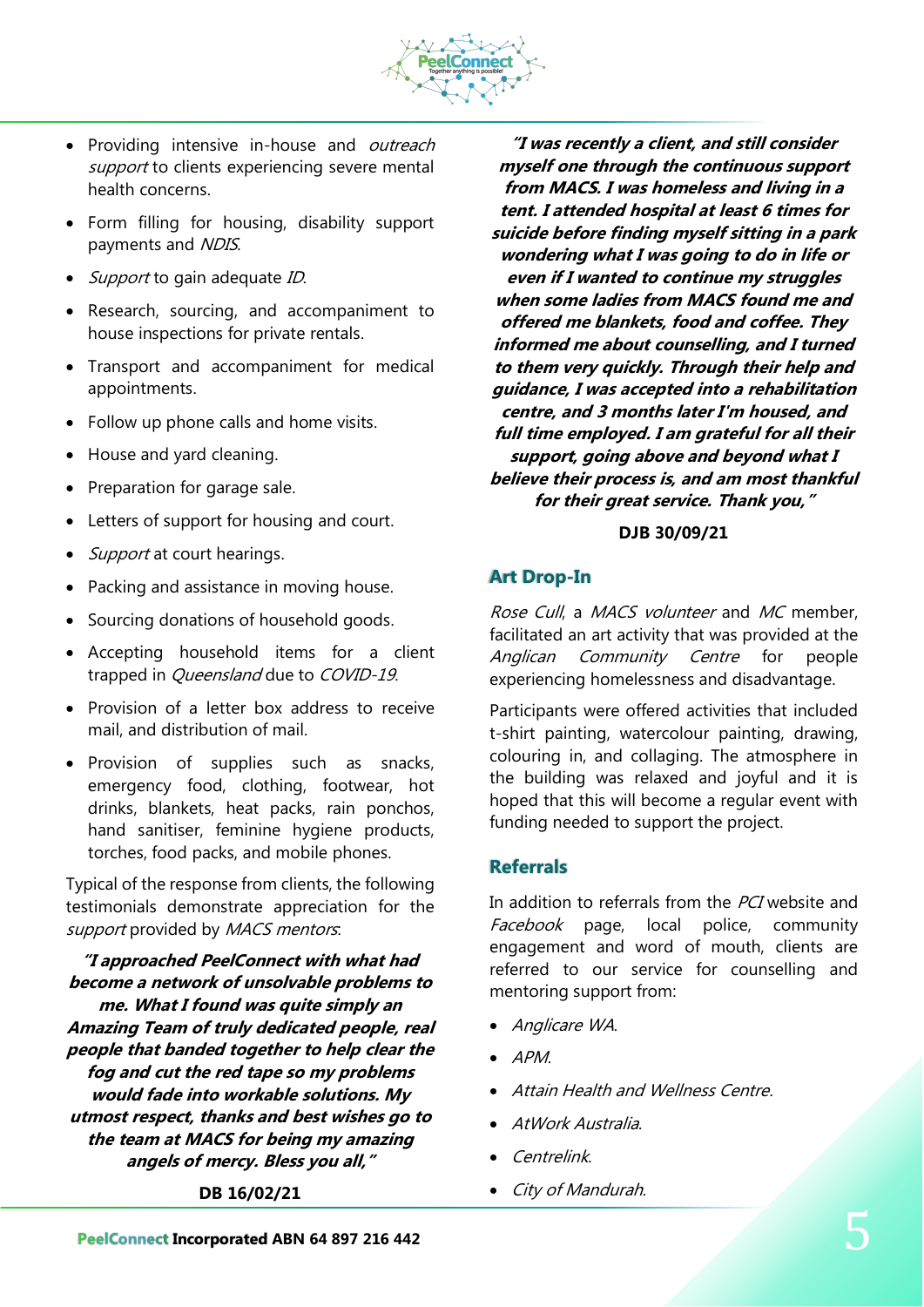

- Coodanup College.
- Damian West.
- Department of Communities.
- FinUCAre.
- Frank Konecny Community Centre.
- GP Down South.
- Kwelena.
- MatchWorks.
- Ovis.
- Parenting Connection.
- Peel Community Mental Health Service.
- Peel Health Campus.
- Rainbow Health.
- Relationships Australia.
- RUAH.
- Shalom Medical Centre.
- Shire of Murray.
- WA Mums Cottage.
- Various others.

## **Volunteer training**

All MACS volunteers are required to undertake a volunteer training which includes 25 hours in the classroom, in addition to five hours on-the-job training. The course challenges personal bias and increases cultural awareness, expands listening skills, and discusses case management in a person-centred and strengths-based framework. Additionally, all *volunteers*, including *counsellors*, are trained in delivering the VI-SPDAT questionnaire.

A strong and connected team is formed during this time and contributes to the overall strength of the MACS team which of course ensures our clients benefit from this approach.

MACS delivered three trainings during this last year with twenty-two people completing the training, some of whom were also interested in volunteering for the Night Carer Program.

## **Housing**

MACS supported four people experiencing long term homelessness into stable accommodation through lodging application forms, *supporting* them to complete medical forms and *advocating* for them through the interview process for priority listing. We helped to source donations of furniture, in some instances also arranging delivery.

These clients also receive ongoing support through check-ins to ensure they have what they need to maintain their tenancy. We work in collaboration with Housing to ensure best outcomes.

Mentors provide *support* by helping to complete Housing application forms for rental properties, and bond assistance loans. We also provide Support to clean a property when the tenant is at risk of losing the tenancy due to hoarding or inadequate housekeeping.

Later in the year, MACS observed an influx of people contacting us with requests for accommodation and advocacy with increased rents, an inability to pay and the subsequent need for sourcing alternative accommodation. With rental vacancy rates at an all-time low, the availability of affordable properties became nonexistent.

Clients and staff alike experienced rental viewings with fifty applicants present, and people would commonly struggle for months to source a suitable home. This uncertainty is debilitating for some, and MACS provides support in the form of counselling and advocacy to find housing alternatives. We are aware of clients who have resorted to living in their cars because they were unable to secure housing.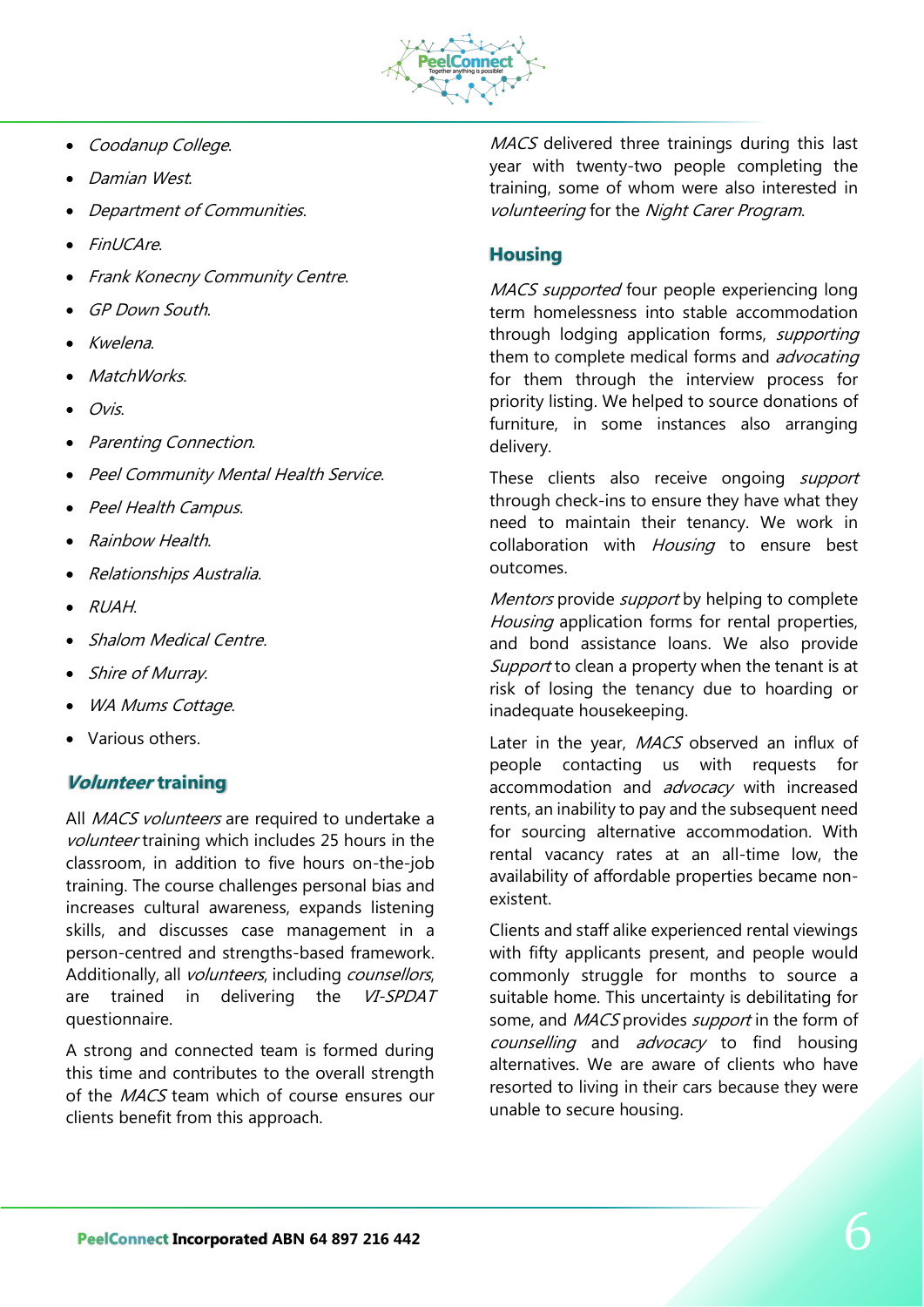

### **24hr Smart Riders**

MACS has been approved to purchase TransPerth 24hr Travel Cards for clients and this has become a valuable service.

### **Referrer to Foodbank**

MACS has signed a *Memorandum of* Understanding with Foodbank and is now eligible to refer clients in need to shop at Foodbank.

### **Work and Development Program**

MACS is an approved service providing clients with the opportunity to undertake Volunteer work, or engage in *counselling*, to work off their debt of court fines through the Work and Development Program.

Although they were unable to continue, two people were able to reduce their debt from completing some of the *volunteer* training. Their intention was to continue as *volunteers* with MACS, however personal circumstances required them both to withdraw.

#### **Return to work**

Corporeal Health placed a client with us to complete a return-to-work program after a workplace injury. We are very grateful to this gentleman for very capably maintaining the gardens, atrium, and other minor property maintenance, in addition to purchasing a hedge trimmer for use in ongoing garden maintenance, after the existing one ceased to work.

### **Footpath Library**

Footpath Library established a small library of books distributed free of charge. This is in the MACS office and utilised regularly.

### **Donations**

Donations are provided by the community and include knitted beanies, sanitary items, clothing, blankets, towels, and toiletries.

We thank Zonta, Share the Dignity, K9 Rescue and The Shed Op Shop for their recent help, in addition to Karlene Bell with her regular deliveries of supplies that she purchases at discounted prices from retail outlets. We are very grateful for the generosity of the Mandurah community.

### **GivIt**

MACS took delivery of *Bonds* clothing items through GivIt which included men's, children's and women's socks, bras, underpants, t-shirts, leggings, facemasks, and sheer tights. These were distributed among MACS and other agencies including Peel Community Kitchen, Hands Up, Ending Homelessness in WA, Passages and Calvary House.

The masks were delivered during the first lockdown this year to Peel Community Kitchen, Halo, Hands Up, Anglicare, Calvary, and Passages.

### **MACS during COVID-19**

MACS remained open during two lockdowns with COVID-19 restrictions. Outreach services continued to ensure clients had what they needed, including masks.

Supplies were purchased to be able to provide sandwiches/toasties to those in need however no one requested food. We did however have clients arrive needing clothing which we were able to help with.

During these times we provided telephone counselling when appropriate, and rescheduled others.

MACS is now prepared in the event of future lockdowns and is equipped to take measures to safely continue our work in the community. We have the flexibility to switch easily to telephone counselling when needed to ensure ongoing support for these clients.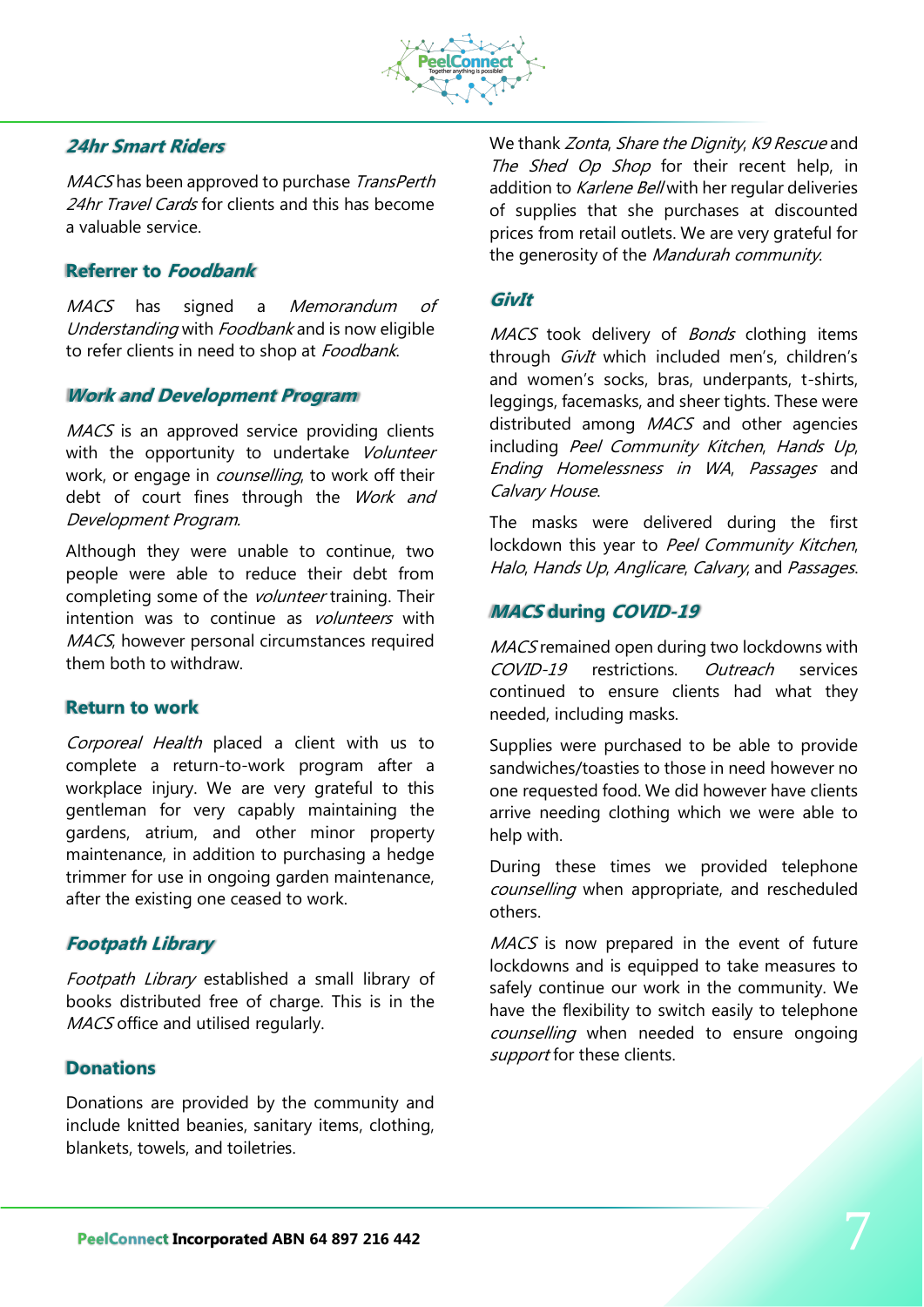

### **Students on placement**

We continue to take students on placement from Alffie Training, Reach for Training, Train Smart Australia and South Metropolitan TAFE to achieve their qualifications in *Cert III, IV* and *Diploma* Community Services, Mental Health and Peer Mental Health.

It is common for students to continue to Volunteer with MACS after completing their studies and subsequently the MACS volunteer training. We have *supported* sixteen students to gain qualifications through completing their placement hours at MACS, and each made positive contributions to our work in the community.

## **Collaboration**

MACS represented PCI throughout the year with attendance at collaborative projects to address issues of homelessness, mental health, and drugs and alcohol in Mandurah and Peel Region.

Working alongside Anglicare, Calvary, City of Mandurah, Passages, Mandurah Street Chaplains, Peel Youth Services and WestAus, we have been a part of the Core Project Team addressing homelessness in *Mandurah*. This group was responsible for producing the *Mandurah* Homelessness Strategy 2021-2023.

With other representatives at *PCI*, we maintained a regular presence at the *Homelessness* Networking Group who meet six times each year. We attended *Safety in the City*, an event hosted by the City of Mandurah for local businesses, with a focus on safety.

MACS worked alongside RUAH, Anglicare, Passages, and other agencies, to produce Connections Week in Mandurah, an event delivered over one week in January to gather information from people sleeping rough. Several team members from MACS and the PCI MC participated.

All participants were trained in delivering the VI-SPDAT questionnaire and MACS opened on the Monday, Wednesday, and Thursday to enable these interviews. The information gathered through these questionnaires will facilitate focussed *support* for those sleeping rough, through the  $By-Name$  List, aimed at identifying and meeting the needs of this cohort in our community.

Teams of interviewers walked around designated areas of *Mandurah* in the early hours of the morning, and breakfast was provided each of those mornings as a debrief and thank you for the volunteers and participants. Those not wishing to participate in the early morning rounds made themselves available at the *MACS* office during the day to take interviews.

A launch of the data captured was held at David Gray Sporting Facility, with attendance by many local agencies, and local, state, and federal government representatives. As a result of these interviews, the  $By-Name$  List has been established and the Zero Project has commenced in Mandurah.

The Zero Project is aimed at ending chronic homelessness in *Mandurah* by 2025, and PCI continue to participate in the development of this project through the *Improvement Team* and Grassroots Team meetings.

MACS met with the team developing the Wayfairers Project to connect retirees wishing to give back to the community.

MACS representatives met with the planning department at *City of Mandurah* to discuss the possibility of developing a small-scale tiny homes project, and K9 Dog Rescue commenced a collaborative venture to take one of their dogs for socialisation, and to help build connection with those in the community experiencing homelessness and disadvantage.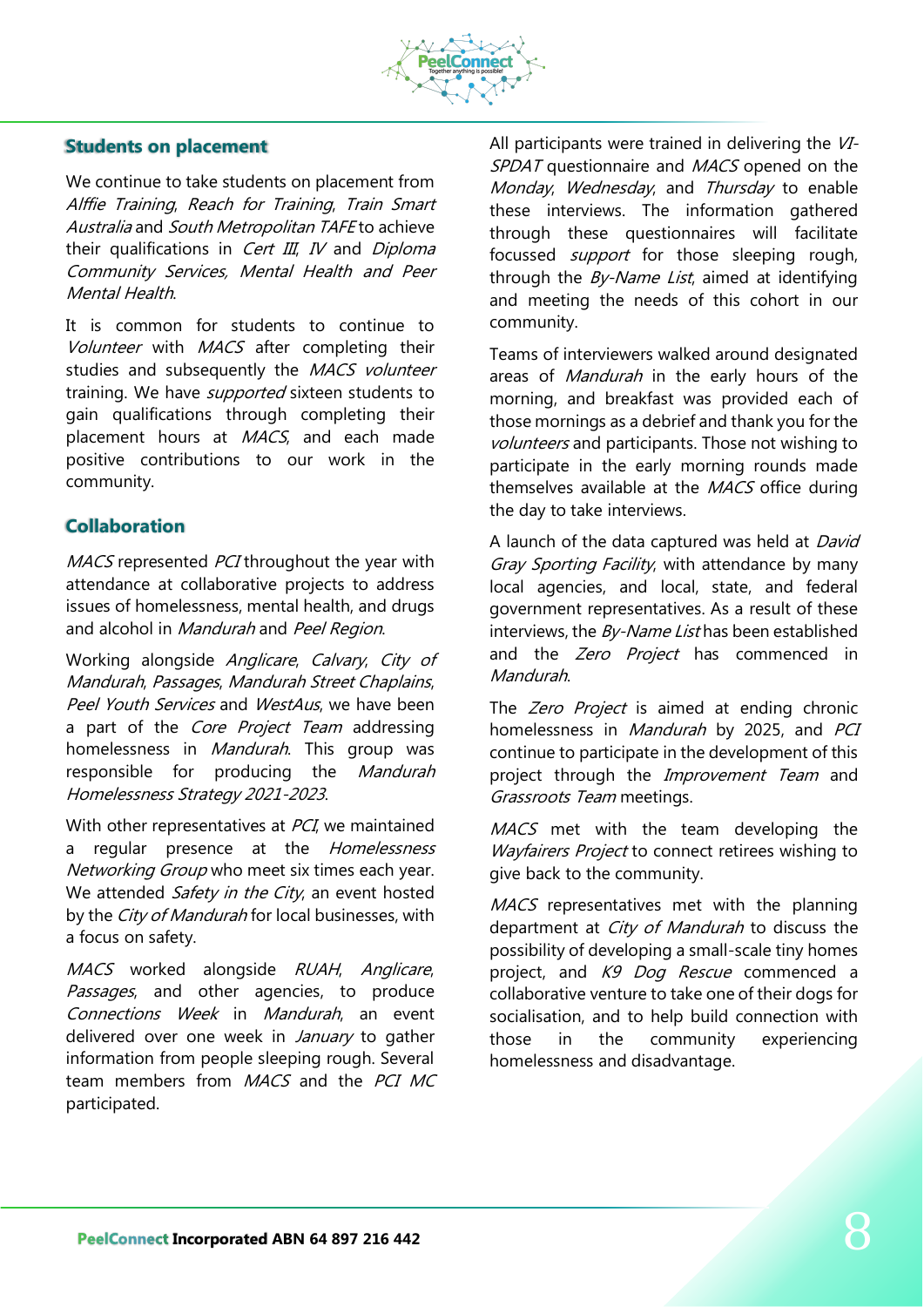

MACS collaborated with other services such as Anglicare, At Work Australia, Avivo, Department Communities (Housing), FinUCAre, Neami, Passages, Peel Community Legal Service, Peel Community Mental Health Service, Peel Health Campus, psychologists, Rainbow Health, and West Aus, to facilitate the best outcomes possible for our mutual clients.

MACS continues to build a presence in the community, demonstrated through meetings and communication with others such as Kristie Tonkin from Peel Development Commission, Linda Webber, a social worker at Peel Health Campus, staff at Mimidi Park in Rockingham, FinUCAre Pinjarra, and APM in Mandurah.

### **Risk management**

MACS has on two occasions encountered a person with anti-social or abusive behaviours. Both incidents were managed well by the staff present and reported accordingly, with no harm to anyone involved. Both incidents appear to be the result of substance use or mental health issues.

Mentors and counsellors attending outreach appointments wear duress alarms that send a link to identify their geographical location before dialling numbers to enlist emergency assistance. We continue to source additional training in responding appropriately and effectively to highrisk situations.

### **Funding**

We extend sincere thanks to the following organisations who have granted funds to assist in our work:

### **Lotterywest**

This grant was secured in 2019 for the development of software for all *PCI* programs. The name chosen for the system, PACS, also describes the purpose and function. It is an acronym of sorts and describes:

 $P = PCI$ , a system for use by all areas of PCI as the system continues to be refined. At this stage PACS is mostly utilised by MACS, and to a lesser degree, the Night Carer Program.

**<sup>A</sup>** = Administration, facilitating ease of use for storing and manipulating client data in addition to *volunteer* information.

**C** = Community and our contribution to refining services, and identifying gaps in services, through the data that we can provide from statistical collection.

**S** = Safe and secure storage of client data.

This system is now functioning with most problems resolved. We continue to receive assistance from the developer. *InternalIT* as this system is finalised and refined.

Alcoa funded the initial two years of the MACS Program with money to partially cover our operational expenses. We are sincerely grateful for a further three years of funding to take us through to the end of 2023.

Bendigo Bank receives our thanks for the funding to purchase new chairs in the *counselling* rooms.

Volunteering WA / Lotterywest provided funds to host a *volunteer* acknowledgement event during National Volunteer Week, at The Stage Door, for all PCI volunteers.

Rotary Wishing Well Grant allowed us to purchase a new banner for MACS to display at the front of our premises, enabling clients to find our offices more easily. We can purchase supplies for clients such as non-perishable food items, toiletries, and phones for people experiencing homelessness, to ensure they stay connected to friends and family, in addition to being able to be contacted by services providing *support*.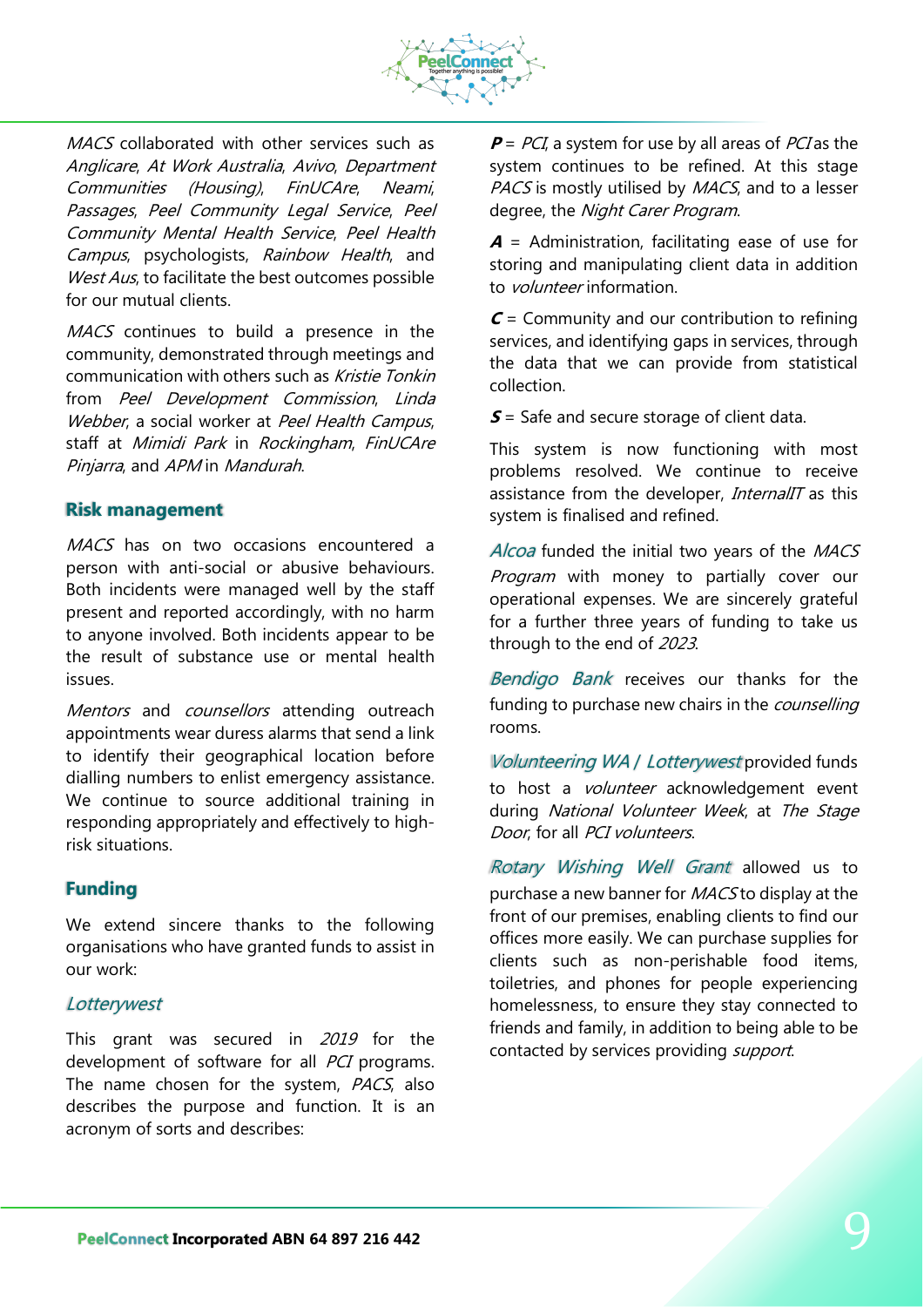

Mineral Resources and Sarah's Circle generously provided funds for PCI to host the 2020 Christmas evening barbeque on the Mandurah foreshore for people sleeping rough and doing it tough. This was attended by around thirty people who enjoyed the food, companionship, and raffle prizes of vouchers to supermarkets, various events, and restaurants in Mandurah.

City of Mandurah funded PCI for three years through the *Community Partnership Grant* and part of this money was budgeted for volunteer training.

### **Professional development and training**

As previously mentioned, MACS counsellors are encouraged and supported in their ongoing professional development, and some engaged in training in specific *counselling* skills including:

- Dialectical Behaviour Therapy.
- Mental Health, Alcohol and Other Drugs.

PCI hosted several trainings, made available to all our *volunteers*, in addition to other agencies:

- Trauma Informed Practice.
- Mental Health First Aid training.
- Mental Health First Aid for the Suicidal Person.

With thanks to programs hosted by *Calvary*, the City of Mandurah, Peel Volunteer Resource Centre, and Peel Community Legal Services, our volunteers also attended:

- Non-Violent Crisis Intervention training.
- Writing Volunteer Management Plans.
- E-Safety Webinar.

The MACS Coordinator participated in the online Mental Health Service (MHS) conference and delivered a session entitled A Mental Health Trifecta which discussed the concept of MACS and the Win-Win-Win Approach for counsellors gaining experience, clients having access to affordable *counselling*, and a community benefitting from better social outcomes.

### **Community recognition**

Peel Volunteer Awards took place at a breakfast on Saturday 5 December with Doreen Jones, Jennifer Marcinkus and Candy Rose attending for PCI. Reg Lambert attended and was awarded the Volunteer of the Year Award for his work with PCI.

PCI won the Community Group Volunteer of the Year Award, sponsored by Alcoa and the Shire of Waroona. We showcased the trophy at the end of year gathering of PCI MC members and program coordinators, and later in the MACS offices.

Citizen of the Year Award was held in January at the Australia Day ceremony and MACS was one of two recipients in the Community Group Category. Julie Bywaters and Doreen Jones received this wonderful acknowledgement of the amazing work of a team of generous volunteers.

Sincere thanks and accolades to all MACS volunteers, for their exemplary care and support for those experiencing homelessness or disadvantage. Our credibility in the community is growing, made possible by our *volunteers*.

### **Volunteer acknowledgement**

MACS and the Night Carers combined 2020 Endof-Year celebrations to acknowledge volunteers from both programs for their hard work.

Gifts were purchased and a meal provided with an almost full attendance. Certificates of acknowledgement for all volunteers were presented, as distributed by the Department of Communities for International Volunteer Day (<sup>5</sup> December 2020).

MACS would not exist but for the commitment and caring of the entire team. MACS is extremely blessed and privileged to have people providing their time and dedication to help clients in any way that we are able.

After successfully securing a grant from Volunteering WA and Lotterywest for Volunteer Week (17-22 May 2021), an event was hosted at The Stage Door restaurant on Friday 21 May 2021 with all active PCI volunteers invited.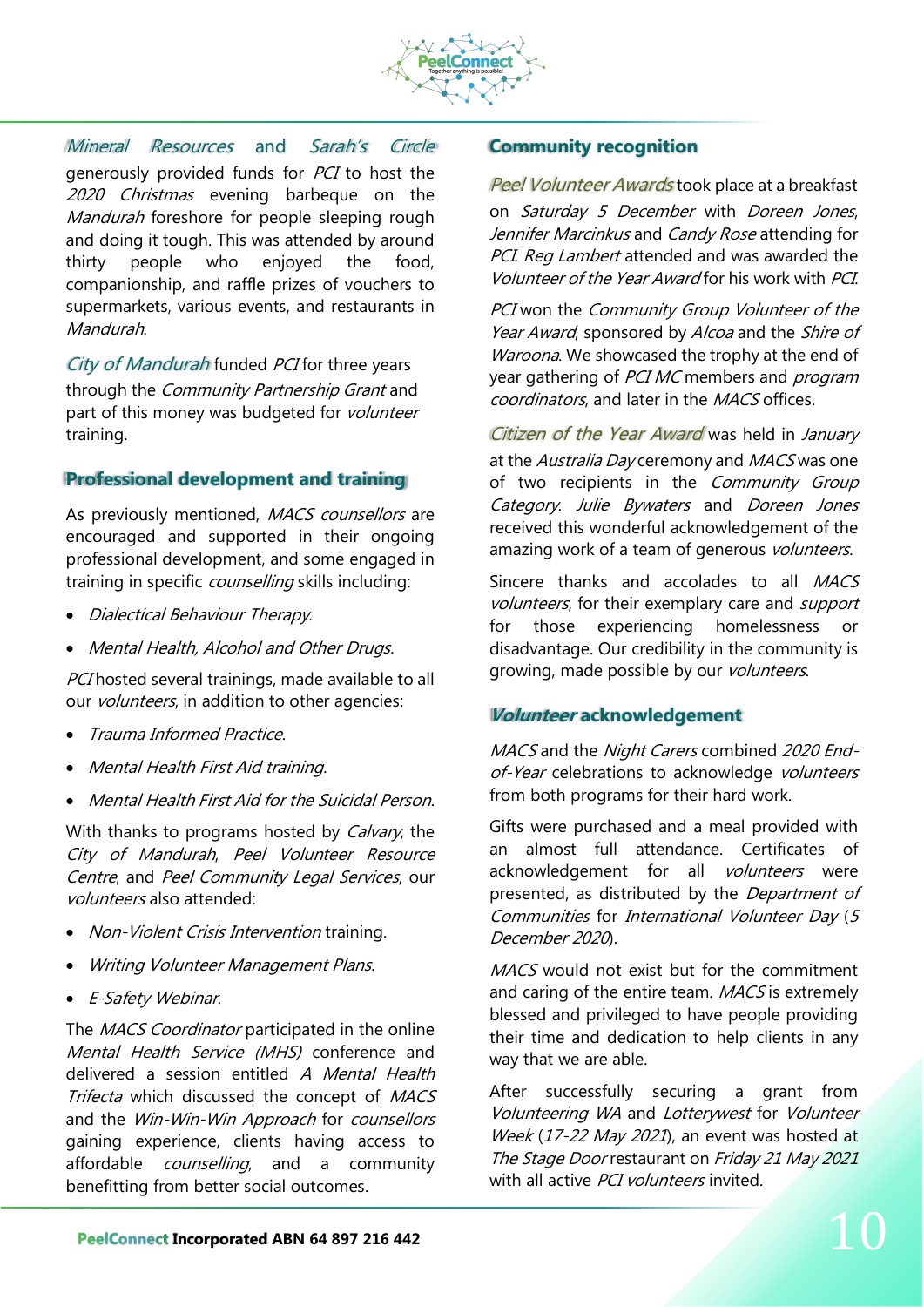

PCI also received an invitation from *Friends of* Performing Arts Centre for five of our volunteers to attend a lunch event at MANPAC on Monday 17 May 2021, also as a part of Volunteer Week. Names were drawn out of a hat and those who attended included: Rose Cull, Julie Bywaters, Pam Bungate, Diane Ryan, and Tracey Honey.

Informal acknowledgement of our volunteers takes place daily, in addition to MACS meetings where we take the opportunity to thank each person on the team for their ongoing commitment.

Our heartfelt thanks go to everyone in this amazing team of *volunteers* whose time and generosity makes a huge contribution in our community. Many of our team go above and beyond what is asked of them, and the camaraderie within the office is a joy to be around.

## **The future of MACS**

Sadly, PCI was unsuccessful in winning the tender for the City of Mandurah Assertive Outreach Service. We had hoped to utilise this money to open the MACS office five days a week, with paid positions for our *MACS coordinator* and two assertive outreach workers.

We continue to work towards opening for another weekday and hope this takes place in the coming months. MACS now has more counsellors than rooms available and an expansion of our service is urgently needed.

Our quest to secure funds continues and we are committed to a continued collaboration with other services in our community, working together for the benefit of others sleeping rough or doing it tough. Remember that **'together, anything is possible'**.

Contact: [macs@peelconnect.com.au](mailto:macs@peelconnect.com.au)

### **MACS coordinator**

\_\_\_\_\_\_\_\_\_\_\_\_\_\_\_\_\_\_\_\_\_\_\_\_\_\_\_\_\_\_\_\_\_\_\_\_\_\_\_\_\_\_\_\_\_\_\_

\_\_\_\_\_\_\_\_\_\_\_\_\_\_\_\_\_\_\_\_\_\_\_\_\_\_\_\_\_\_\_\_\_\_\_\_\_\_\_\_\_\_\_\_\_\_\_

## A word from Night Carers

\_\_\_\_\_\_\_\_\_\_\_\_\_\_\_\_\_\_\_\_\_\_\_\_\_\_\_\_\_\_\_\_\_\_\_\_\_\_\_\_\_\_\_\_\_\_\_

\_\_\_\_\_\_\_\_\_\_\_\_\_\_\_\_\_\_\_\_\_\_\_\_\_\_\_\_\_\_\_\_\_\_\_\_\_\_\_\_\_\_\_\_\_\_\_

This year due to weather conditions and the health of the *volunteers* and their family members, we did not go out *night caring* as much as we would have liked to. However, when we did go out there seemed to be less clients around.

This might have been due to the weather and the fact that the soup kitchen moved to a different location. We did manage to help a few people out with blankets, beanies, socks and non-perishable food and tea, coffee, and soup.

We started 2021 off with about five volunteers. and after the training information sessions, run by the *MACS coordinator*, we did gain a few more and this helped us grow to nine *volunteers* and so we were able to add an extra night.

Unfortunately, due to other commitments our numbers dwindled back to five. Donations also fell so that the *volunteers* were bringing in mainly food and related items and occasionally blankets. One of our past *volunteers* brought in some hand knitted beanies (that her father knitted) for our clients.

Contact: [nightcarers@peelconnect.com.au](mailto:nightcarers@peelconnect.com.au)

## **Night Carers coordinator** \_\_\_\_\_\_\_\_\_\_\_\_\_\_\_\_\_\_\_\_\_\_\_\_\_\_\_\_\_\_\_\_\_\_\_\_\_\_\_\_\_\_\_\_\_\_\_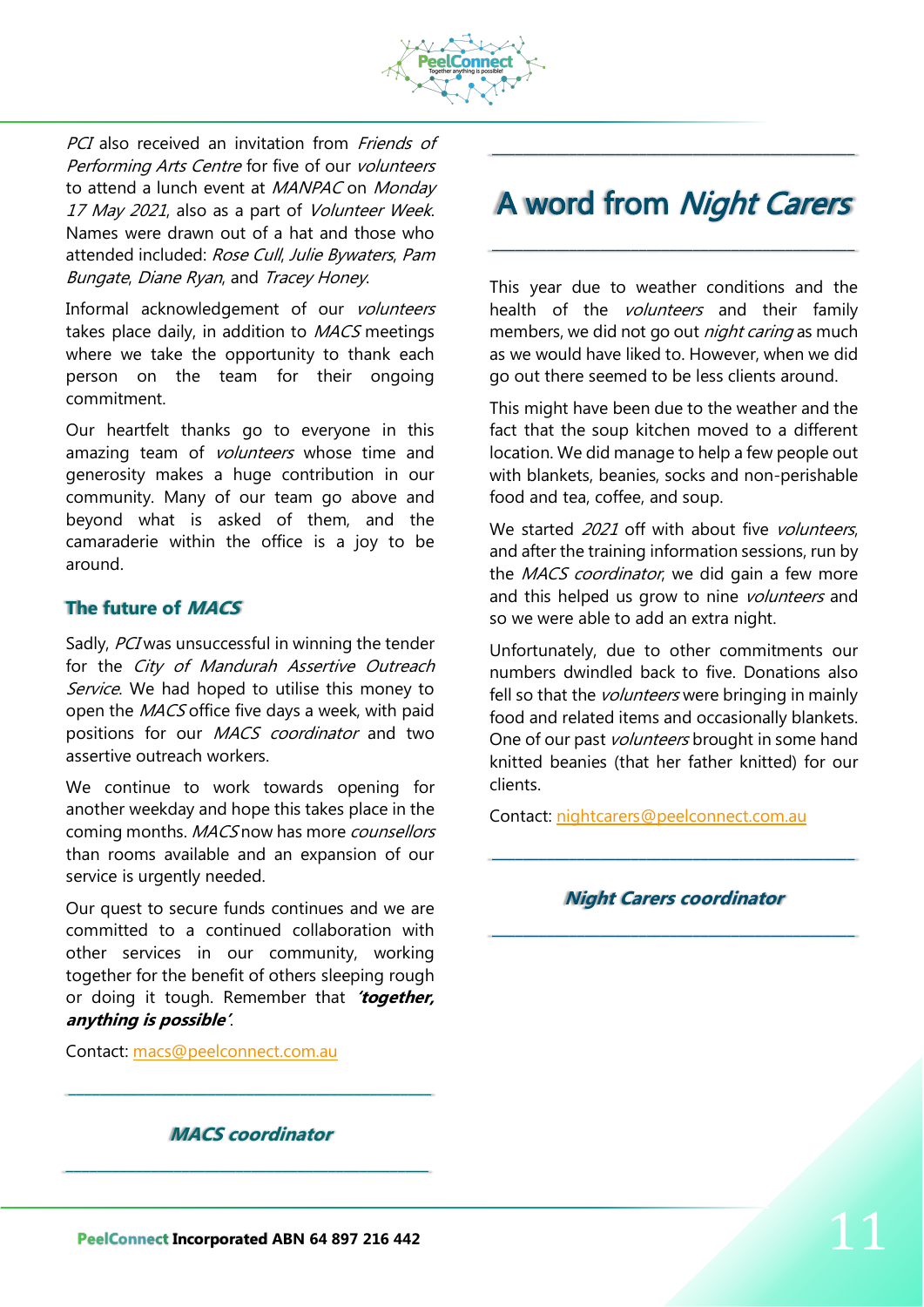

# A word from ReWRX

\_\_\_\_\_\_\_\_\_\_\_\_\_\_\_\_\_\_\_\_\_\_\_\_\_\_\_\_\_\_\_\_\_\_\_\_\_\_\_\_\_\_\_\_\_\_\_

\_\_\_\_\_\_\_\_\_\_\_\_\_\_\_\_\_\_\_\_\_\_\_\_\_\_\_\_\_\_\_\_\_\_\_\_\_\_\_\_\_\_\_\_\_\_\_

## **Work projects during COVID-19**

Whilst our workshop was closed for over a year due to *COVID-19*, much has happened. It was heart-warming to still receive requests to help people through their difficult times.

### **Community engagements**

We have been mentoring a girl who was in prison at one of our visits and she shared that she was pregnant. We were blessed to come across all the baby furniture she would need for \$100. Since her release, we have spoken to her often and she visited me at home one night with her child who had fallen and grazed his head.

We transported them to Peel Hospital where they checked and thankfully found that the baby was okay. She is struggling to find housing and we have been working and remaining hopeful to find her a home soon. She is a good candidate for the Common Ground Project, and we are in the process of having her placed on their list.

Another lady who has two children currently imprisoned, contacted us and we discussed what the prison system offered people when released. Her previous experience with one son was that there is generally a lack of helpful information or accessible services for them. We visited one of her boys the Rockingham Hospital Mental Health Unit before his recent prison sentence. They intended to release him to the streets, and we phoned the family to provide an update on his mental welfare as he was at risk of self-harm. Despite their attempts to help, without external assistance he was simply imprisoned.

We contacted the *Police* about a homeless man living on the riverbank in *Piniarra*, whom we attempted to visit daily, and advised that he was deteriorating rapidly. They assisted him to the Rockingham Hospital Mental Health Unit, but left his belongings behind, which we then collected for safekeeping, cleaning at a laundromat or discarding those which were unsalvageable.

Vinnies in Pinjarra made up a suitcase with clean clothes, which we delivered to him at the hospital. He had the biggest smile on his face when he saw his possessions. We had also included some toiletries, pens and paper and some confections.

This was the first visit where he was relaxed and happy to talk to us. We were advised that if he was left on the riverbank, it was unlikely he would have survived for much longer. We have since taken bags of clothes, tracksuits, and other items to the hospital as they indicated that is what they need most.

During one of our visits to the hospital, I was advised that my friend had been placed in supported accommodation, for which we are very grateful. We included in a letter to him, a selfaddressed envelope, including a PCI card so that he would know that PCI care about his wellbeing.

## **The future of ReWRX**

We are currently working on a project idea to support prisoners and patients being released. Two years ago, we welcomed a young girl struggling with domestic violence at the workshop. Through *support* and encouragement in a supervisor role she blossomed and found full time work. And more recently we also received email correspondence from her.

We are also pursuing a project to establish a register for vulnerable people in our region, whereby they could provide  $PCI$  with their personal and family details and contact preferences. In the event of serious injury or fatality, we would then be able to contact their loved ones as appropriate.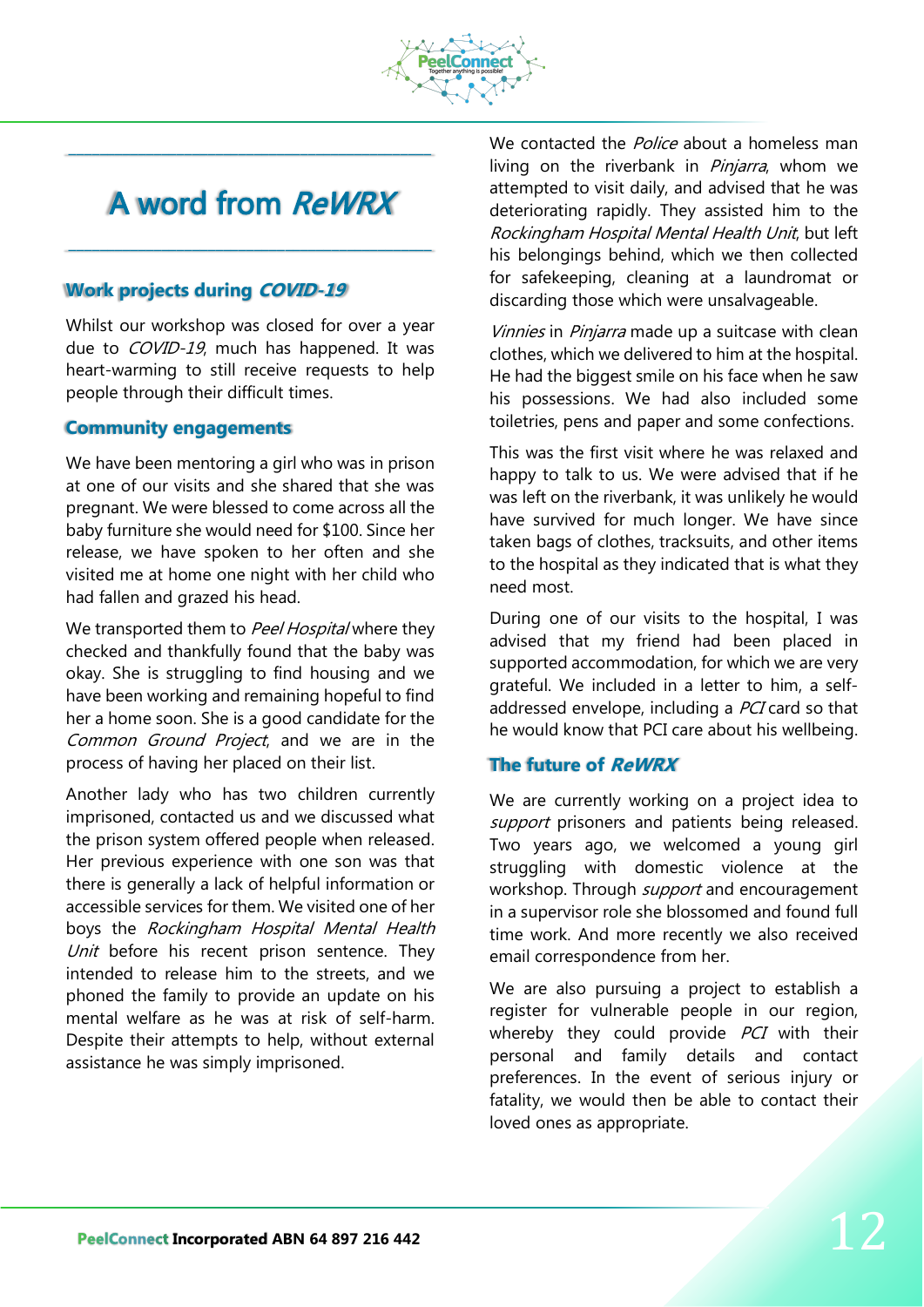

We have been assisting an elderly lady with health issues who require urgent surgery and offered to *advocate* on her behalf. She now has an appointment with a specialist and her mental health is improving as she is more hopeful.

MatchWorks advised that the workshop facility that closed at the onset of COVID-19, is again available and offered it to PCI. I look forward to returning to the venue where we have had many successes of guiding people with various issues through their struggles towards positive outcomes such as improved behaviours, gainful employment, and constructive life circumstances.

We plan to have ReWRX include various projects and options at the workshop as the program develops, which could include some of the following:

- Providing washers and dryers at our facility.
- A sleeping bag and tent drive before winter.
- Free hairdressing.
- Free basic accounting services.
- Legal and health aid.
- Monthly Strong Feet attendance.
- Family reunification incentive.
- Mother's Day, Father's Day, Easter, Christmas and Birthday celebration initiatives.

Contact: [workprojects@peelconnect.com.au](mailto:workprojects@peelconnect.com.au)

### **ReWRX coordinator**

\_\_\_\_\_\_\_\_\_\_\_\_\_\_\_\_\_\_\_\_\_\_\_\_\_\_\_\_\_\_\_\_\_\_\_\_\_\_\_\_\_\_\_\_\_\_\_

\_\_\_\_\_\_\_\_\_\_\_\_\_\_\_\_\_\_\_\_\_\_\_\_\_\_\_\_\_\_\_\_\_\_\_\_\_\_\_\_\_\_\_\_\_\_\_

## A word from our secretary

\_\_\_\_\_\_\_\_\_\_\_\_\_\_\_\_\_\_\_\_\_\_\_\_\_\_\_\_\_\_\_\_\_\_\_\_\_\_\_\_\_\_\_\_\_\_\_

\_\_\_\_\_\_\_\_\_\_\_\_\_\_\_\_\_\_\_\_\_\_\_\_\_\_\_\_\_\_\_\_\_\_\_\_\_\_\_\_\_\_\_\_\_\_\_

#### **PCI governance**

PCI is made up of an eight-member  $MC$ , responsible for setting the strategic direction, development of policies, and management of the performance of the organisation. It is responsible for monitoring the performance of the PCI activities and overseeing its financial state. It is also responsible for ensuring that risks are adequately managed. The MC meets monthly.

As *secretary*, I am primarily responsible for advising the  $MC$  to ensure that  $PCI$  will comply with our Rules of Association (Constitution) and meet our legislative and regulatory obligations. For the 2020-2021 period, I have not identified any conflict of interest, breach of *constitutional* obligations or significant uncontrolled incidents or risks.

### **Management challenges**

The main challenges during this period constituted a chronic shortage of suitable volunteers, significant MC membership turnover, difficulties in setting up  $MC$  meetings due to COVID-19, minimal MC member availability and ineffective communications with and amongst various  $MC$  and association members. The  $MC$ clearly require more member hours and our strategy going forward will be focussed on restructuring and incorporating suitable systems to accommodate this as a key objective.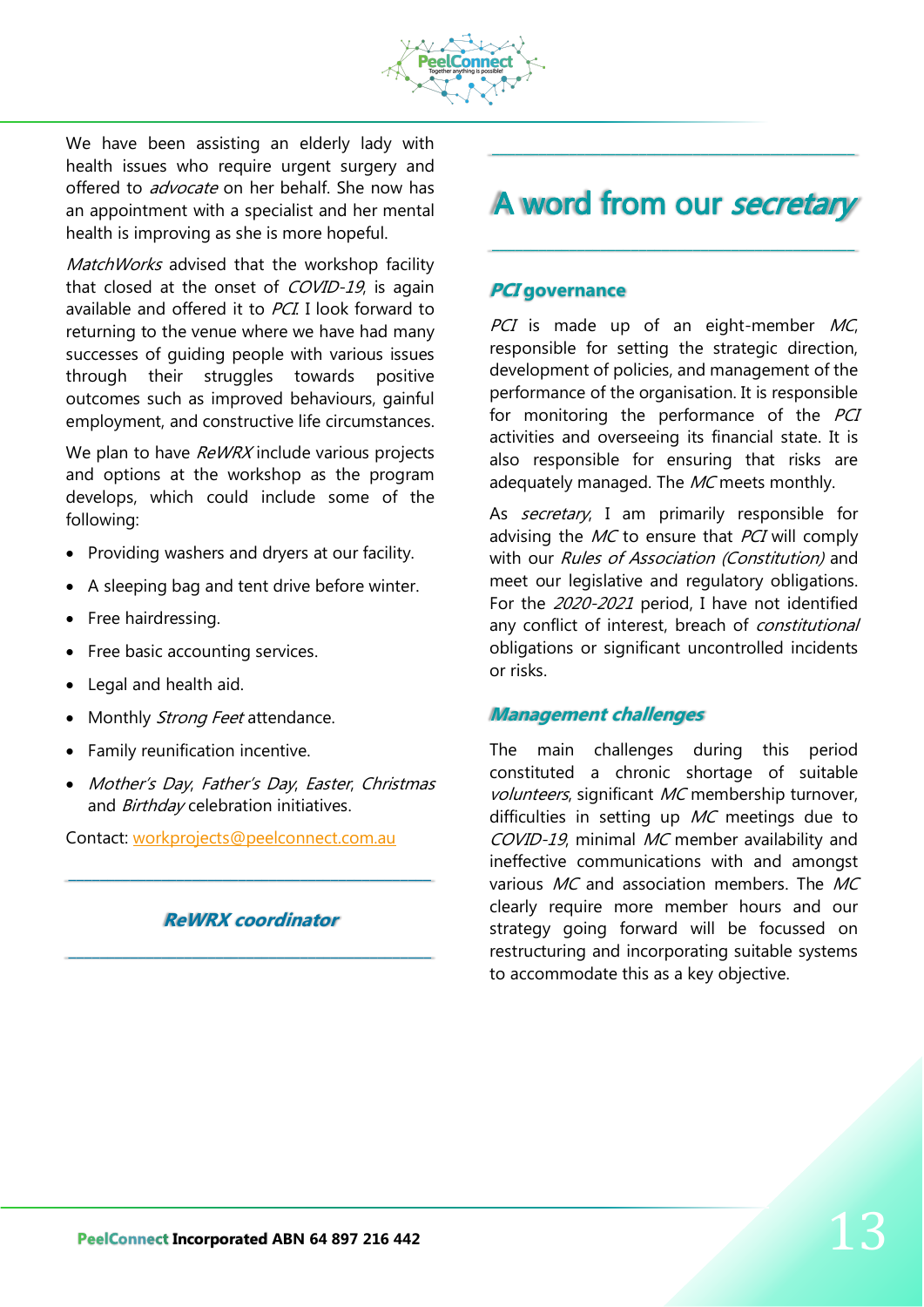

## **Membership**

On 30 June 2021, there were seventy fully paid association members listed in the Membership Register and twenty-five previously listed members were shown as having membership fees overdue. The *treasurer* will be sending out membership invoices to all members listed in the register and any payments received by the 2021 Annual General Meeting (AGM) will be renewed and marked as fully paid. All memberships not renewed by that time will be marked as expired.

The PCI MC membership at the time is reflected in the following summary table.

| MC Members 30 June 2021               |                      |
|---------------------------------------|----------------------|
| <b>Chair</b>                          | <b>Ron Withnell</b>  |
| <b>Deputy Chair</b>                   | <b>July Bywaters</b> |
| <b>Treasurer</b>                      | Fiona Ford           |
| <b>Secretary</b>                      | Jacques Boonzaaier   |
| <b>General Member &amp; Cofounder</b> | <b>Dale Mulvey</b>   |
| <b>General Member</b>                 | <b>Helen Buckle</b>  |
| <b>General Member</b>                 | <b>Liz Sheridan</b>  |
| <b>General Member</b>                 | <b>Rose Cull</b>     |

### **PCI MC remuneration**

Our *MC* members *volunteer* their time and skills to *PCI* and receive no remuneration. Other *PCI* volunteering staff may receive remuneration as determined on a case-by-case basis from time to time.

### **Risk assessment**

The MC is responsible to identify, measure and assess business, legal, financial, and other risks in PCI activities. Currently risk assessments are conducted on an as-needed basis. The MC plans to improve its risk management system in the coming 2021-2022 period.

## **Adopting of reports**

The MC receive and adopt the *treasurer* reports and those of the auditors, the annual financial statements, and agree to the payment of the auditors, as well as transacting any other business at general meetings.

## **Audits and accounts**

Whilst it is not an explicit external legal requirement, our *Constitution* requires that we keep financial records that correctly record and explain the transactions and financial position and performance of PCI through the year. It enables true and fair financial statements comprising a *Statement of Income & Expenditure* for the year and a *Balance Sheet*.

### **Performance indicators**

The MC monitors organisational performance, from implementation of the mission statement and strategic plan through to performance against operating plans and financial budgets.

Performance indicators are reported at MC meetings and enable us to monitor our performance in four main areas: Strategic Priorities, Governance, Organisational Capacity and the *Impact of our Work*.

Contact: [admin@peelconnect.com.au](mailto:admin@peelconnect.com.au)

**Secretary**

\_\_\_\_\_\_\_\_\_\_\_\_\_\_\_\_\_\_\_\_\_\_\_\_\_\_\_\_\_\_\_\_\_\_\_\_\_\_\_\_\_\_\_\_\_\_\_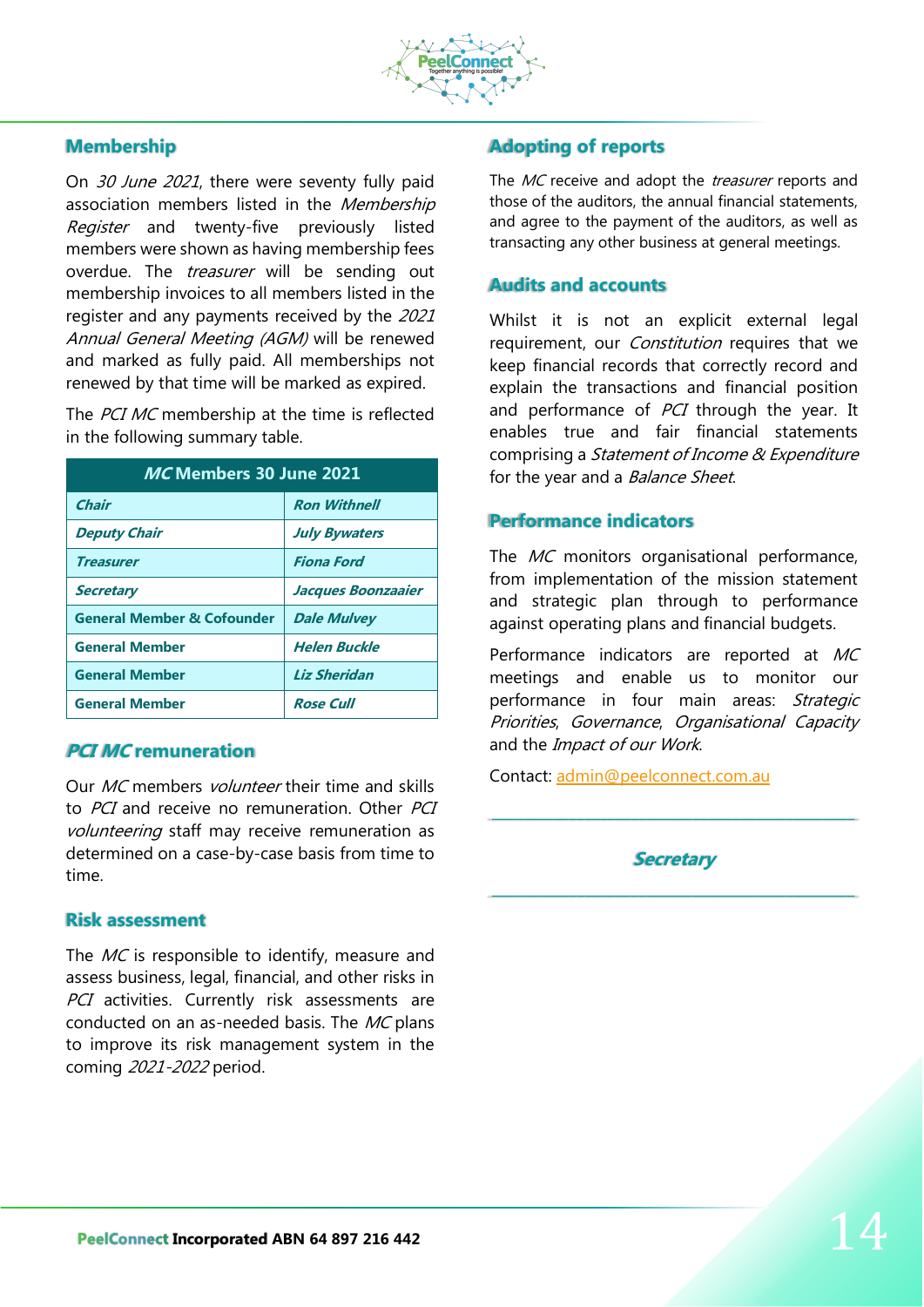

## **Appreciating your support**

\_\_\_\_\_\_\_\_\_\_\_\_\_\_\_\_\_\_\_\_\_\_\_\_\_\_\_\_\_\_\_\_\_\_\_\_\_\_\_\_\_\_\_\_\_\_\_

\_\_\_\_\_\_\_\_\_\_\_\_\_\_\_\_\_\_\_\_\_\_\_\_\_\_\_\_\_\_\_\_\_\_\_\_\_\_\_\_\_\_\_\_\_\_\_

## **Thanking you**

We say, "Thank You" to the generosity and support of those who share our values and vision; creating a unified community where all people experience hope, pride, wellbeing, and connection.

Through this PCI can achieve so much and make a real impact in people's lives. We are grateful to all who join us through financial support, as volunteers, and as partners in our mission to work for a better community.

### **Donors**

Your financial contributions help us to help others. It is this support that enables us to continue improving and extending our work with individuals, families and communities who face disadvantage and who require *counselling* and mentoring.

Donations allow us to support the social and economic challenges that persistent homelessness presents in Mandurah and Peel Region. We recognise the kindness of people who give regularly, who give in response to our appeals and who might consider us in their wills.

Thank you for your commitment to work toward a better society and a better tomorrow.

### **Volunteers**

Thank you for all your efforts and goodwill. As participants in every part of the association, you share our concerns, develop public awareness, and motivate others to get involved.

Volunteers undertake a wide range of work, which includes visiting our community kitchens, attending community meetings on behalf of PCI, supporting jobseekers, connecting with the homeless, and offering *mentoring* and counselling. The invaluable contribution you make means we can continue to provide more support, to more people.

### **Partner organisations**

During the 2020-2021 period, the COVID-19 pandemic affected our community and many of the usual *PCI* activities could not continue as normal.

We were challenged to find alternative solutions and options for some of our work, and one of the most significant impacts was the cancellation of our PCI Dinner which is part of Celebrating Community Connection (CCC). As an alternative, we issued our allies and previous attendees with certificates of appreciation, which was wellreceived.

Our reach and impact in the community would not be possible without collaboration. The partnerships we have with agencies, local government, community groups, local companies and the City of Mandurah make PCI flexible and strong.

Partnerships amplify our community impact, allowing us to drive positive social change, investigate causes of disadvantage, inform policy development, extend networks, strengthen our programs, and develop models to improve our services. As we work to overcome homelessness, we thank you for working alongside us.

Contact: [admin@peelconnect.com.au](mailto:admin@peelconnect.com.au)

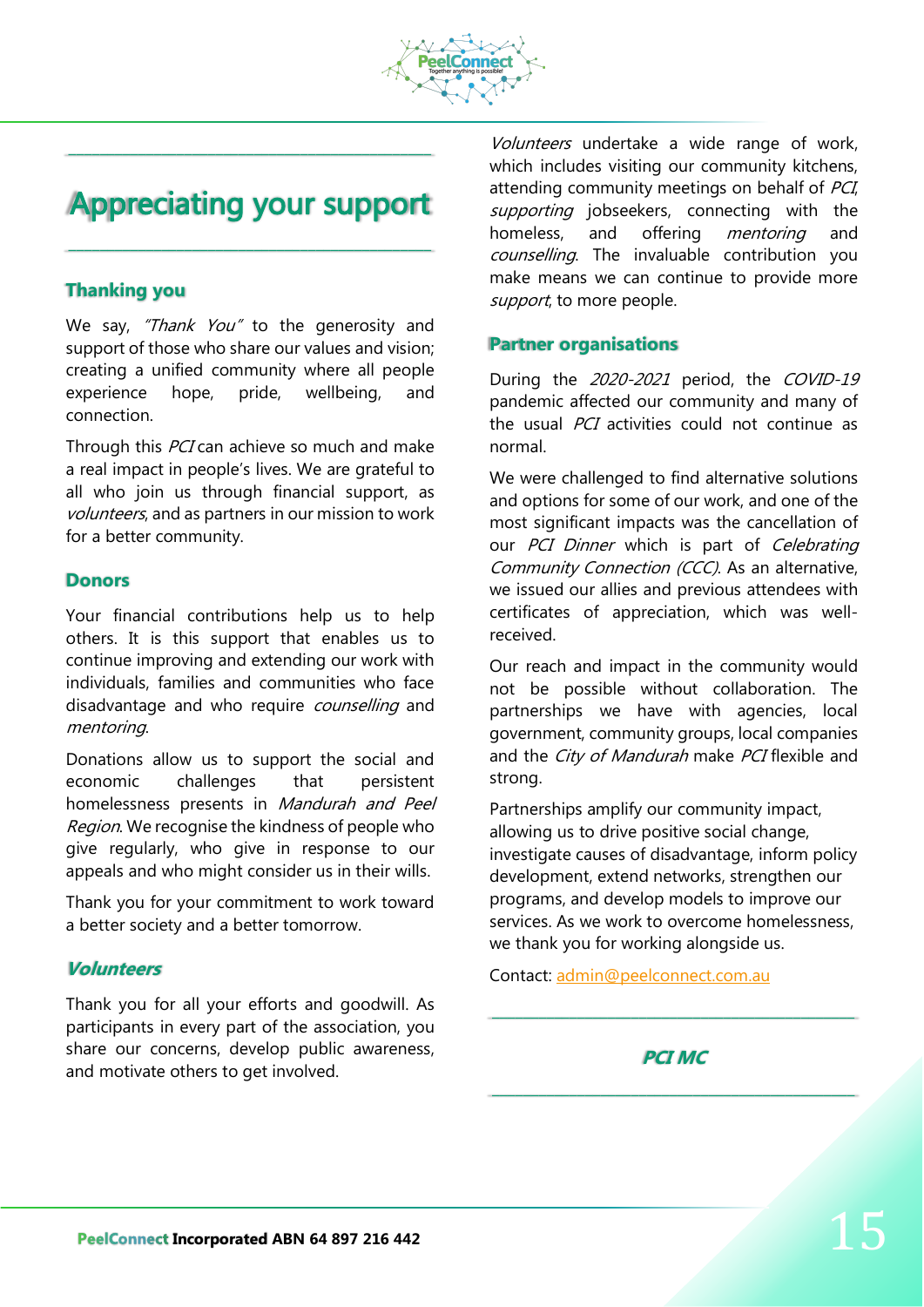

## You can change lives

\_\_\_\_\_\_\_\_\_\_\_\_\_\_\_\_\_\_\_\_\_\_\_\_\_\_\_\_\_\_\_\_\_\_\_\_\_\_\_\_\_\_\_\_\_\_\_

\_\_\_\_\_\_\_\_\_\_\_\_\_\_\_\_\_\_\_\_\_\_\_\_\_\_\_\_\_\_\_\_\_\_\_\_\_\_\_\_\_\_\_\_\_\_\_

### **Donate**

Proceeds from all donations support the work we do. We accept donations of fabric, sewing machines and other items used to support ReWRX where participants sew shopping bags and aprons for resale. In the coming months we will be exploring further options and possible expansions of our work projects.

We can arrange for items to be collected anywhere in Mandurah.

Contact: [workprojects@peelconnect.com.au](mailto:workprojects@peelconnect.com.au)

PCI is generously supported by many individuals, organisations, and community groups. You can help us to help others by making a financial contribution.

We follow strict quidelines for *Incorporated* Organisations, Not-for-profits and Charities, and our *Constitution* place a significant responsibility and accountability on us to ensure finances are legally obtained and applied for the purposes of the association as defined by our Constitution.

Contact: [accounts@peelconnect.com.au](mailto:accounts@peelconnect.com.au)

### **Volunteer**

We believe the best way to a non-discriminatory, better society is to engage everyone in looking after each other. This means *volunteers* are central to what we do and without them we would simply not exist.

If you would like to be part of our efforts to reduce disadvantage by offering your time and expertise to participate in or strengthen our services and events, find a *volunteer* opportunity by visiting our website.

Contact: [deputychair@peelconnect.com.au](mailto:deputychair@peelconnect.com.au)

### **A gift in your Will**

If you appreciate the work, we do at *PCI* and want to help us create a better future for the next generation, please consider including a gift to PCI in your Will.

To discuss how to do this, please feel welcome to contact the *treasurer* via email: [accounts@peelconnect.com.au](mailto:accounts@peelconnect.com.au)

### **Corporate partnerships**

We rely heavily on the business community and community and government organisations for their collaboration, funding, and help.

If you have an enquiry about partnering with  $PCI$ , please contact any of the following office holders via email:

Deputy chair. [deputychair@peelconnect.com.au](mailto:deputychair@peelconnect.com.au)

Treasurer: [accounts@peelconnect.com.au](mailto:accounts@peelconnect.com.au)

Secretary: [admin@peelconnect.com.au](mailto:admin@peelconnect.com.au)

### **Learn more**

To understand more about our work and about important social matters, view our website:

[www.peelconnect.com.au](http://www.peelconnect.com.auo/)

or join us on Facebook.

[www.facebook.com/PeelConnect/](http://www.facebook.com/PeelConnect/)

## **PCI MC**

\_\_\_\_\_\_\_\_\_\_\_\_\_\_\_\_\_\_\_\_\_\_\_\_\_\_\_\_\_\_\_\_\_\_\_\_\_\_\_\_\_\_\_\_\_\_\_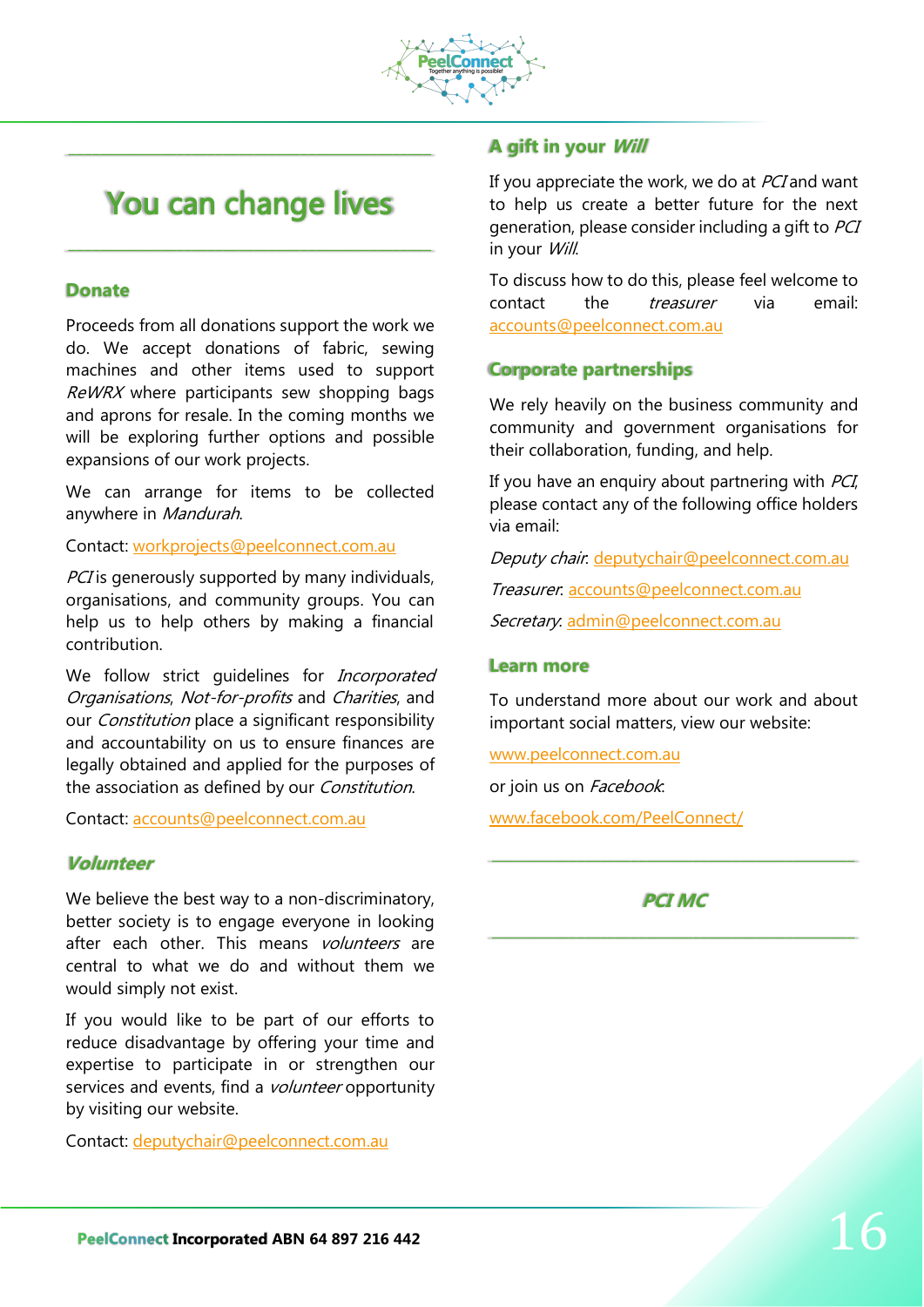

# **Gallery**

## **Accepting donations**







## 2020 Christmas barbeque

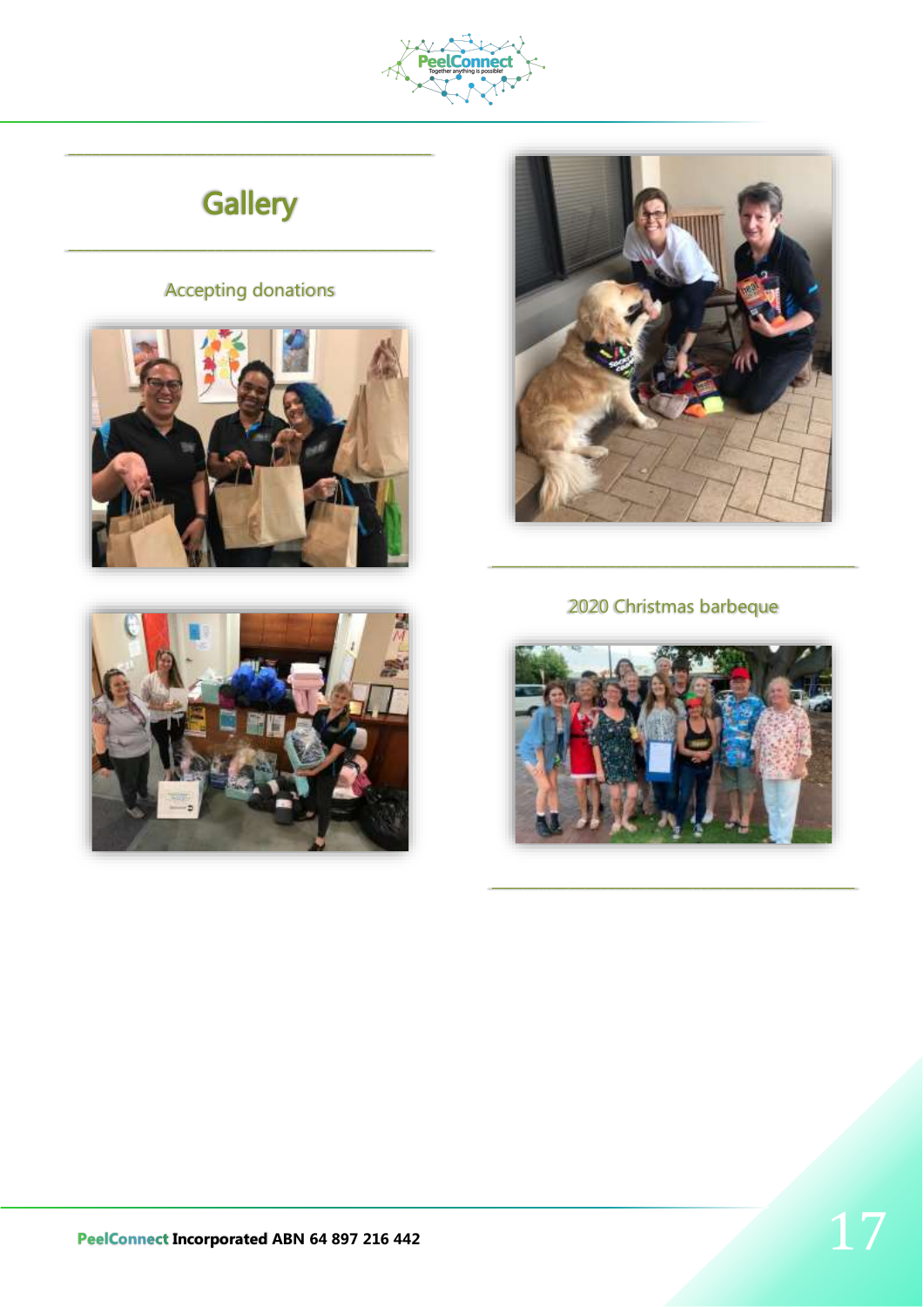

Volunteer expo







Bondie gets the keys the keys to his home with help from MACS



\_\_\_\_\_\_\_\_\_\_\_\_\_\_\_\_\_\_\_\_\_\_\_\_\_\_\_\_\_\_\_\_\_\_\_\_\_\_\_\_\_\_\_\_\_\_\_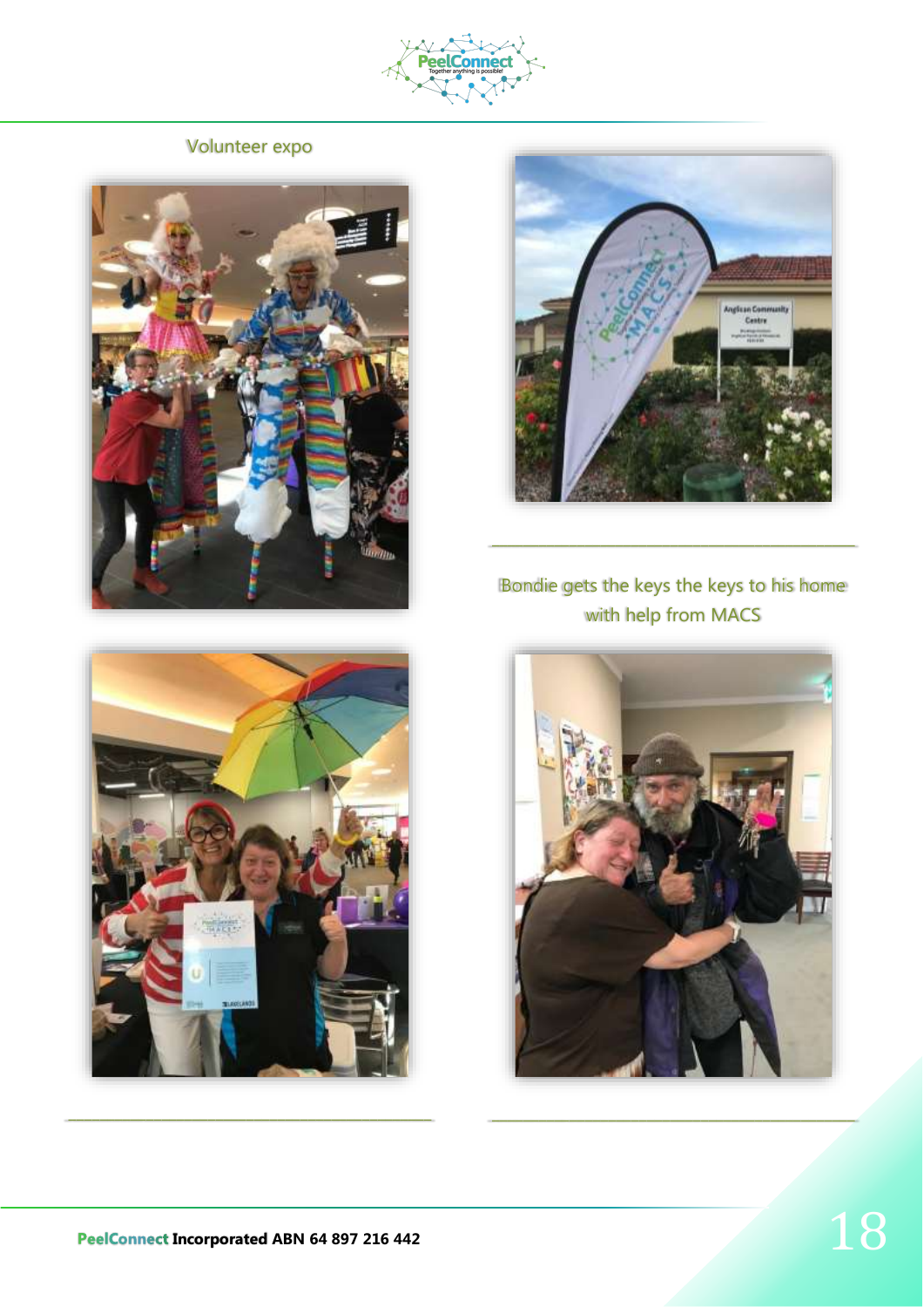

Volunteer of the year 2020





\_\_\_\_\_\_\_\_\_\_\_\_\_\_\_\_\_\_\_\_\_\_\_\_\_\_\_\_\_\_\_\_\_\_\_\_\_\_\_\_\_\_\_\_\_\_\_

Rest in peace Sharon McKell ...we will miss you...





**Courtesy MACS coordinator**